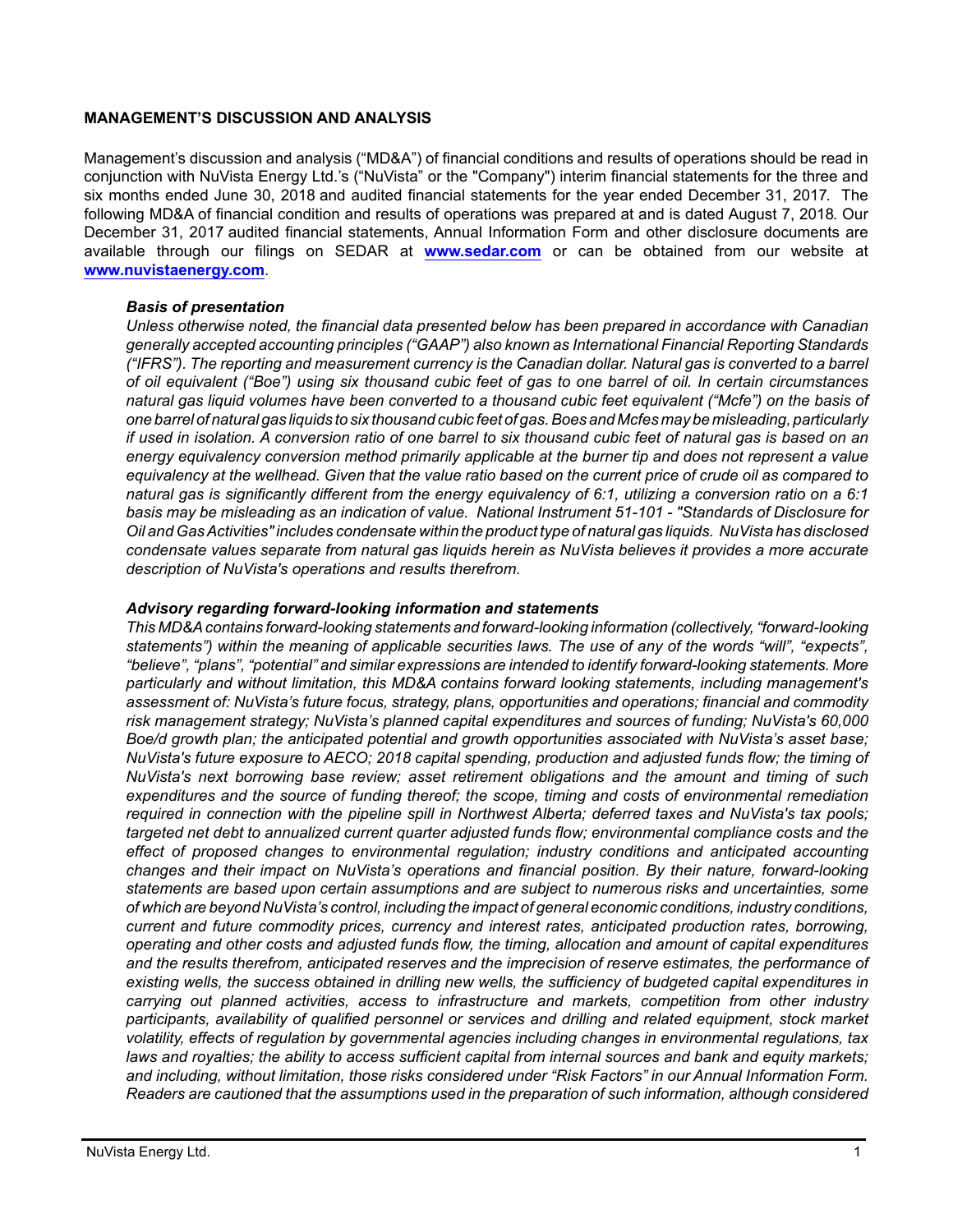*reasonable at the time of preparation, may prove to be imprecise and, as such, undue reliance should not be placed on forward-looking statements. NuVista's actual results, performance or achievement could differ materially from those expressed in, or implied by, these forward-looking statements, or if any of them do so, what benefits NuVista will derive therefrom. NuVista has included the forward-looking statements in this MD&A in order to provide readers with a more complete perspective on NuVista's future operations and such information may not be appropriate for other purposes. NuVista disclaims any intention or obligation to update or revise any forward-looking statements, whether as a result of new information, future events or otherwise, except as required by law.*

*This MD&A also contains future-oriented financial information and financial outlook information (collectively, "FOFI") about NuVista's prospective results of operations and adjusted funds flow, all of which are subject to the same assumptions, risk factors, limitations, and qualifications as set forth above. Readers are cautioned that the assumptions used in the preparation of such information, although considered reasonable at the time of preparation, may prove to be imprecise and, as such, undue reliance should not be placed on FOFI and forward-looking statements. NuVista's actual results, performance or achievement could differ materially from those expressed in, or implied by, these forward-looking statements and FOFI, or if any of them do so, what benefits NuVista will derive therefrom. NuVista has included the forward-looking statements and FOFI in order to provide readers with a more complete perspective on NuVista's future operations and such information may not be appropriate for other purposes. NuVista disclaims any intention or obligation to update or revise any forward-looking statements, whether as a result of new information, future events or otherwise, except as required by law.*

### *Non-GAAP measurements*

*Within the MD&A, references are made to terms commonly used in the oil and natural gas industry. Management uses "adjusted funds flow", "adjusted funds flow per share", "annualized current quarter adjusted funds flow", "adjusted funds flow netback", "net debt", "total net debt", "net debt to annualized current quarter adjusted funds flow", "operating netback" ,"total revenue" and "adjusted working capital deficit" to analyze operating performance and leverage. These terms do not have any standardized meaning prescribed by GAAP and therefore may not be comparable with the calculation of similar measures for other entities. These terms are used by management to analyze operating performance on a comparable basis with prior periods and to analyze the liquidity of NuVista.* 

*Adjusted funds flow is based on cash provided by operating activities as per the statement of cash flows before changes in non-cash working capital, asset retirement expenditures, and environmental remediation recovery. Adjusted funds flow as presented is not intended to represent operating cash flow or operating profits for the period nor should it be viewed as an alternative to cash flow from operating activities, per the statement of cash flows, net earnings (loss) or other measures of financial performance calculated in accordance with GAAP.* 

*Adjusted funds flow per share is calculated based on the weighted average number of common shares outstanding consistent with the calculation of net loss per share. Total revenue equals oil and natural gas revenues including realized financial derivative gains/losses. Operating netback equals the total of revenues including realized financial derivative gains/losses less royalties, transportation and operating expenses calculated on a Boe basis. Adjusted funds flow netback is operating netback less general and administrative, deferred share units, and interest expense calculated on a Boe basis. Net debt is calculated as long-term debt plus senior unsecured notes plus adjusted working capital deficit. Adjusted working capital deficit is current assets less current liabilities and excludes the current portions of the financial derivative assets or liabilities, asset retirement obligations and deferred premium on flow through shares. Net debt to annualized current quarter adjusted funds flow is net debt divided by annualized current quarter adjusted funds flow.*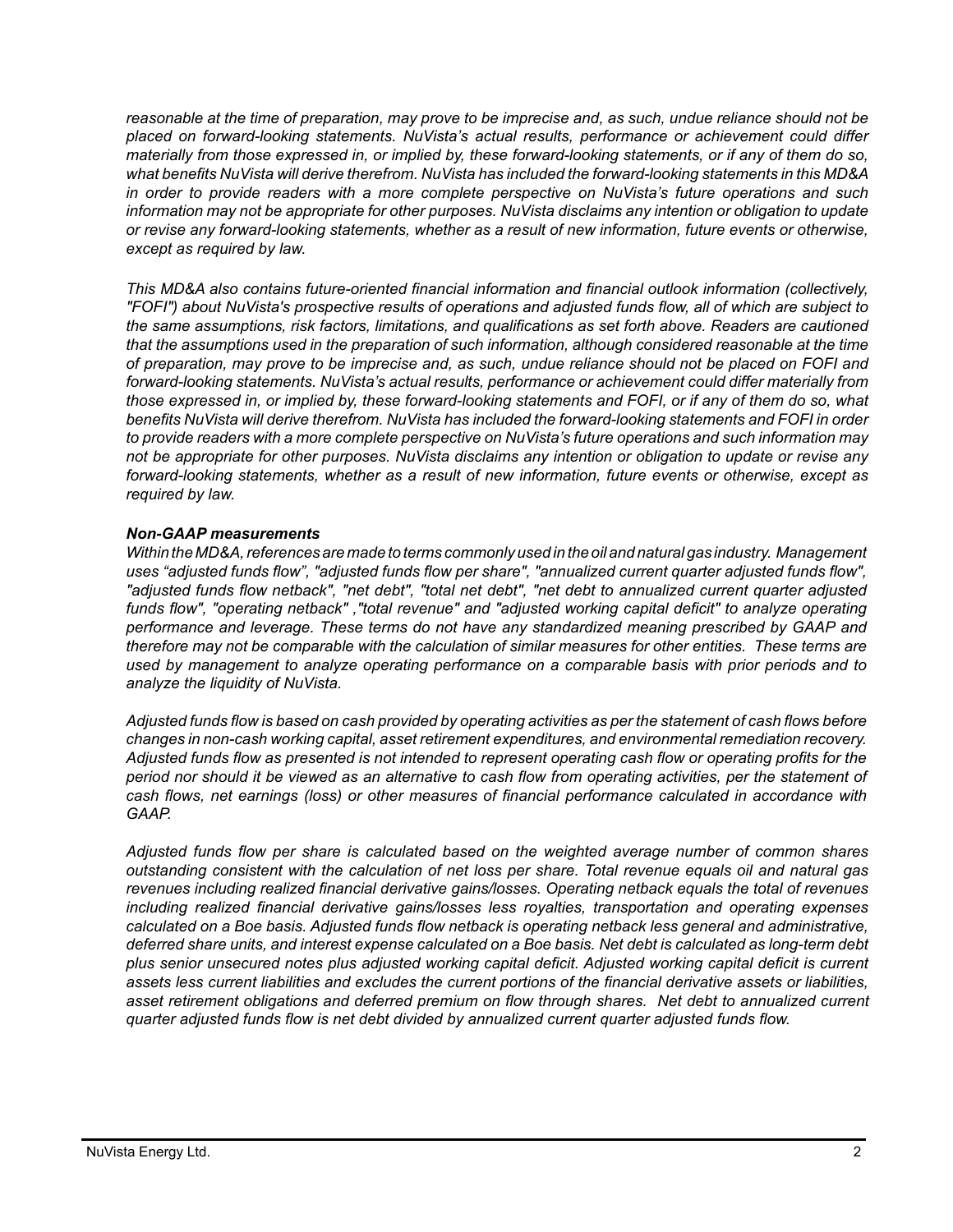## *Description of business*

NuVista is an exploration and production company actively engaged in the development, delineation and production of condensate, oil and natural gas reserves in the Western Canadian Sedimentary Basin. NuVista's focus is on the scalable and repeatable condensate-rich Montney formation in the Alberta Deep Basin ("Wapiti Montney"). The common shares of NuVista trade on the Toronto Stock Exchange ("TSX") under the symbol NVA.

# *Drilling activity*

|                                                 | Three months ended June 30 |      | Six months ended June 30 |      |  |
|-------------------------------------------------|----------------------------|------|--------------------------|------|--|
| Number of wells                                 | 2018                       | 2017 | 2018                     | 2017 |  |
| Wells drilled - gross (1)                       | 8.0                        | 11.0 | 16.0                     | 23.0 |  |
| Wells drilled - net (1)                         | 7.9                        | 11.0 | 15.9                     | 23.0 |  |
| Wells completed - gross & net $(2)$             | 1.0                        | 5.0  | 9.0                      | 13.0 |  |
| Wells brought on production - gross & net $(3)$ | 6.0                        | 2.0  | 10.0                     | 10.0 |  |

(1) Based on rig release date.

(2) Based on frac end date.

 $<sup>(3)</sup>$  Based on first production date of in-line test or on production and tied-in to permanent facilities.</sup>

For the three months ended June 30, 2018, NuVista drilled 8 (7.9 net) natural gas wells compared to 11 (11.0 net) natural gas wells in the comparable period of 2017. For the six months ended June 30 2018, NuVista drilled 15 (14.9 net) natural gas wells and 1 disposal well, compared to 23 (23.0 net) natural gas wells in the comparable period of 2017.

 All wells in 2018 and 2017 were drilled in NuVista's Wapiti Montney operating area with a 100% success rate and an average working interest of 99.4% and 100% respectively.

### *Production*

|                                           |         |        | Three months ended June 30 | Six months ended June 30 |        |          |  |
|-------------------------------------------|---------|--------|----------------------------|--------------------------|--------|----------|--|
|                                           | 2018    | 2017   | % Change                   | 2018                     | 2017   | % Change |  |
| Natural gas (Mcf/d)                       | 128,300 | 91,623 | 40                         | 130.497                  | 95.647 | 36       |  |
| Condensate (Bbls/d)                       | 11.758  | 8,682  | 35                         | 11.537                   | 8,519  | 35       |  |
| Natural gas liquids ("NGLs") (Bbls/d)     | 2.893   | 1.501  | 93                         | 2.781                    | 1.629  | 71       |  |
| Total (Boe/d)                             | 36.035  | 25.454 | 42                         | 36.067                   | 26.089 | 38       |  |
| Condensate & NGLs weighting $(1)$ & $(2)$ | 41%     | 40%    |                            | 40%                      | 39%    |          |  |
| Condensate weighting <sup>(2)</sup>       | 33%     | 34%    |                            | 32%                      | 33%    |          |  |

 $(1)$  NGLs include butane, propane and ethane.

 $(2)$  Product weighting is based on total production.

Production for the three and six months ended June 30, 2018 increased 42% and 38% respectively over the comparative periods of 2017 as a result of production increases from new development in the Montney. Production remained consistent with first quarter 2018 production of 36,099 Boe/d. Condensate volume weighting remained consistent compared to the prior year comparative period, and increased from 31% in the first quarter of 2018.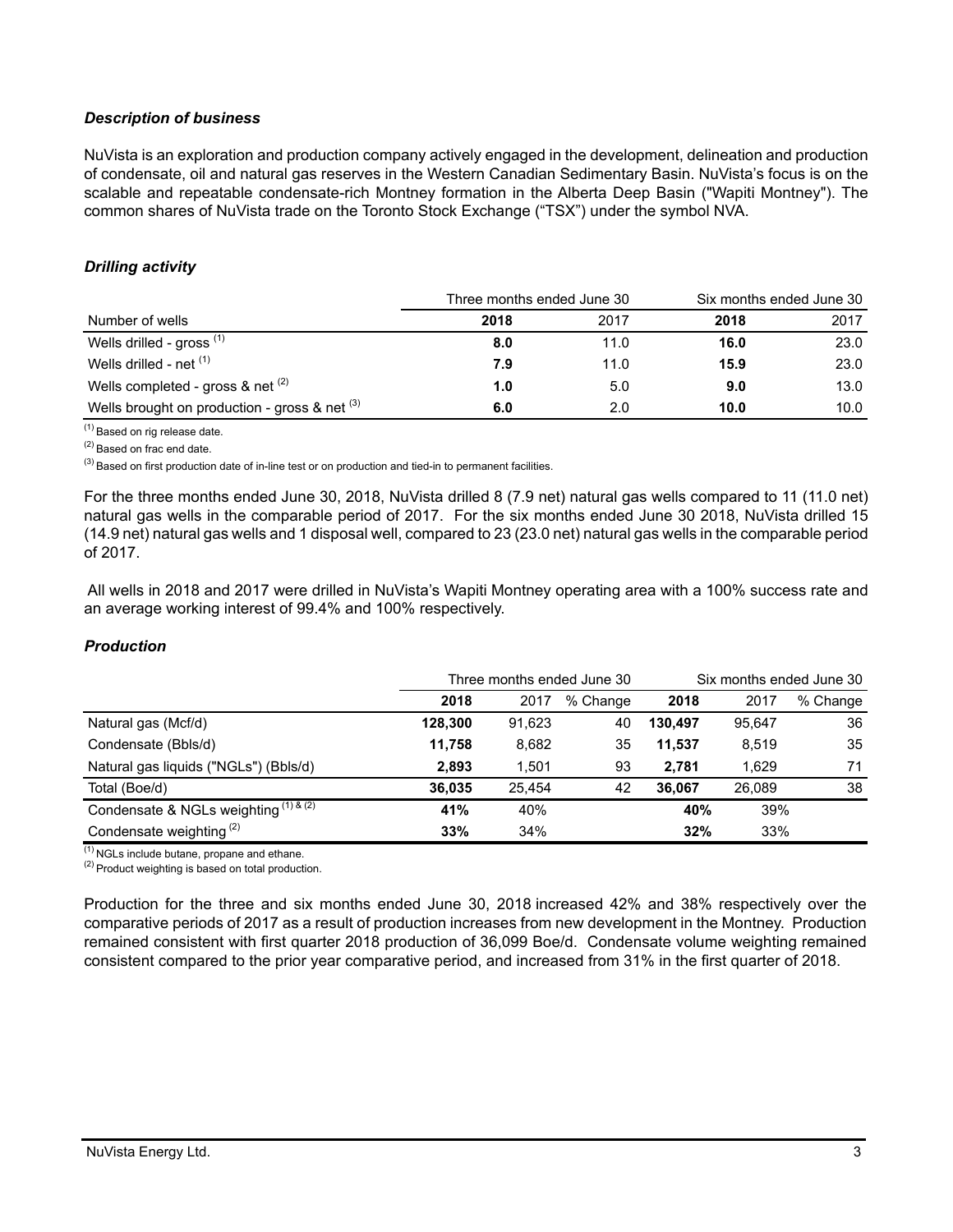# *Pricing*

|                                                       | Three months ended June 30 |       |          | Six months ended June 30 |       |          |
|-------------------------------------------------------|----------------------------|-------|----------|--------------------------|-------|----------|
|                                                       | 2018                       | 2017  | % change | 2018                     | 2017  | % change |
| Realized selling prices (1) & (2)                     |                            |       |          |                          |       |          |
| Natural gas (\$/Mcf)                                  | 3.37                       | 3.72  | (9)      | 3.43                     | 3.74  | (8)      |
| Condensate (\$/Bbl)                                   | 81.99                      | 57.26 | 43       | 77.94                    | 60.29 | 29       |
| NGLs (\$/Bbl)                                         | 38.19                      | 23.53 | 62       | 35.87                    | 21.00 | 71       |
| Barrel of oil equivalent (\$/Boe)                     | 41.82                      | 34.28 | 22       | 40.12                    | 34.65 | 16       |
| <b>Benchmark pricing</b>                              |                            |       |          |                          |       |          |
| Natural gas - AECO 5A daily index (Cdn\$/Mcf)         | 1.18                       | 2.78  | (58)     | 1.63                     | 2.74  | (41)     |
| Natural gas - AECO 7A monthly index (Cdn\$/Mcf)       | 1.03                       | 2.77  | (63)     | 1.44                     | 2.86  | (50)     |
| Natural gas - NYMEX (monthly) (US\$/MMbtu)            | 2.80                       | 3.18  | (12)     | 2.90                     | 3.25  | (11)     |
| Natural gas - Chicago Citygate (monthly) (US\$/MMbtu) | 2.58                       | 3.01  | (14)     | 2.93                     | 3.20  | (8)      |
| Natural gas - Dawn (daily) (US\$/MMbtu)               | 2.79                       | 3.11  | (10)     | 2.91                     | 3.16  | (8)      |
| Oil - WTI (US\$/BbI)                                  | 67.88                      | 48.29 | 41       | 65.37                    | 50.10 | 30       |
| Oil - Edmonton Par - (Cdn\$/Bbl)                      | 80.64                      | 61.87 | 30       | 76.37                    | 62.91 | 21       |
| Exchange rate - (Cdn\$/US\$)                          | 1.29                       | 1.35  | (4)      | 1.28                     | 1.33  | (4)      |

<sup>(1)</sup> Prices exclude price risk management realized and unrealized gains and losses on financial derivative commodity contracts but includes gains and losses on physical sale contracts and natural gas price diversification.

 $(2)$  The average condensate and NGLs selling price is net of pipeline tariffs and fractionation fees.

Global oil prices continued their upward trend with the WTI benchmark increasing close to 8% from \$62.87 in the first quarter of 2018 to average US\$67.88/Bbl in the second quarter of 2018. US production growth continued its upward trajectory, however strong global demand coupled with OPEC led production cuts more than offset this growth. This led to storage withdrawals in the first half of this year with oil and refined product inventories now normalizing close to historic averages. Canadian heavy oil differentials widened significantly in the second quarter, nevertheless condensate prices maintained their strength with the Edmonton marker trading well above light oil prices averaging C\$88.84/Bbl for the quarter.

There has been sizable growth in US gas production since last fall primarily from the Marcellus play along with associated gas from liquids production. This production growth was offset by growth in US LNG exports, exports to Mexico and cold winter weather that continued into the spring. While this led to a sizable storage deficit NYMEX gas prices compared to the first quarter of 2018 were only down 7% in the second quarter averaging US\$2.80/ MMbtu. Eastern North American prices were slightly lower than NYMEX gas prices in the second quarter with spring being the typical shoulder season in the Chicago and Dawn markets. Gas production growth in Western Canada along with the start of the Nova maintenance season led to a significant reduction in local gas prices. AECO gas prices averaged \$1.03/Mcf in the second quarter of 2018 representing a decrease of 45% from \$1.86/Mcf in the first quarter of 2018 and a 63% decrease from the second quarter of 2017.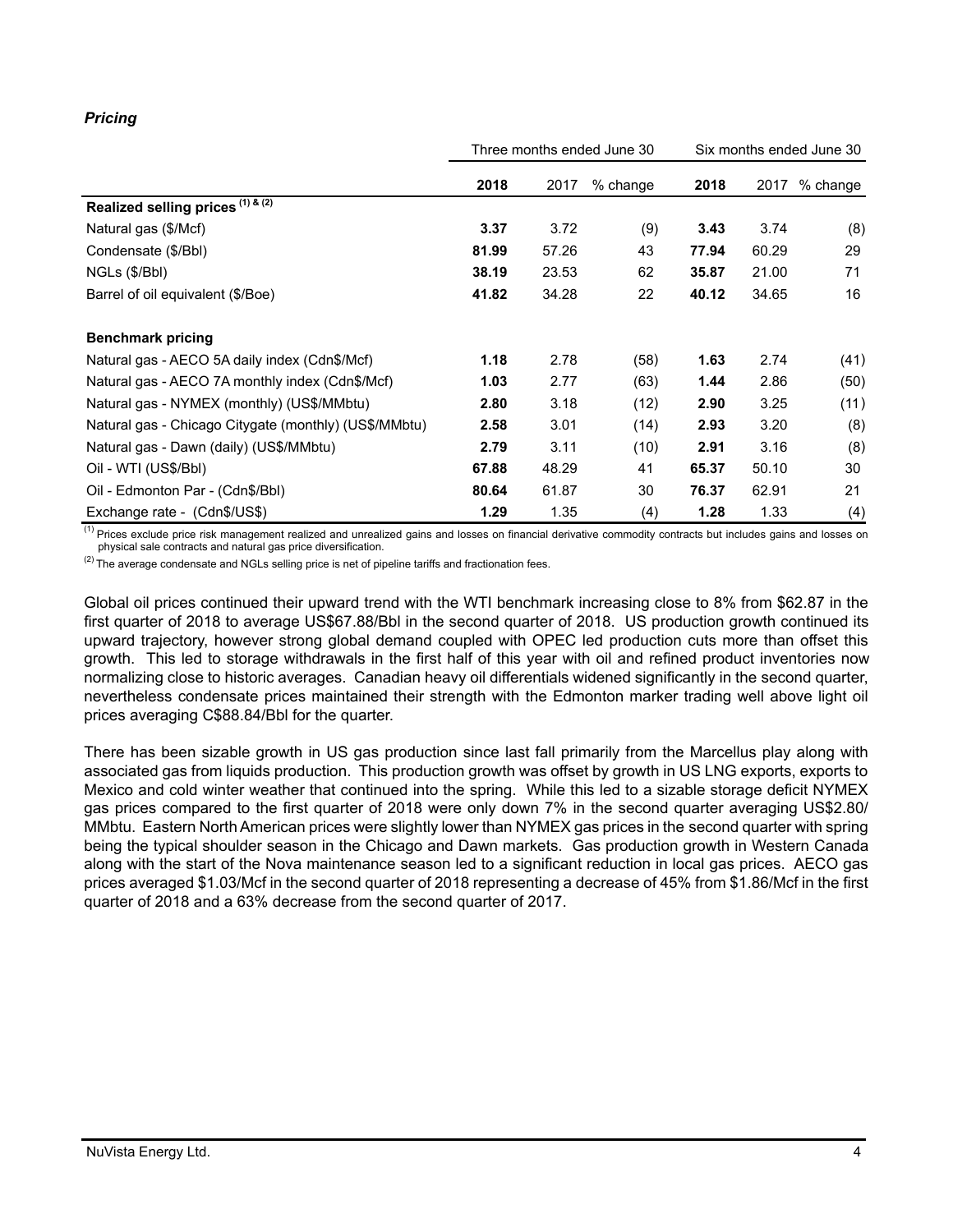### *Revenue*

#### *Petroleum and natural gas revenue*

|                                         | Three months ended June 30 | Six months ended June 30 |        |                 |         |               |         |                 |
|-----------------------------------------|----------------------------|--------------------------|--------|-----------------|---------|---------------|---------|-----------------|
|                                         | 2018                       |                          | 2017   |                 | 2018    |               | 2017    |                 |
| (\$ thousands, except % amounts)        | \$                         | $%$ of<br>total          | \$     | $%$ of<br>total |         | % of<br>total | \$      | $%$ of<br>total |
| Natural gas <sup>(1)</sup>              | 39.346                     | 29                       | 30.945 | 39              | 81.082  | 31%           | 64.489  | 39%             |
| Condensate                              | 87.729                     | 64                       | 45.242 | 57              | 162.754 | 62%           | 92.955  | 57%             |
| NGLs <sup>(2)</sup>                     | 10.056                     |                          | 3.214  | 4               | 18.051  | 7%            | 6.193   | 4%              |
| Total petroleum and natural gas revenue | 137.131                    |                          | 79.401 |                 | 261.887 |               | 163.637 |                 |

<sup>(1)</sup> Natural gas revenue includes price risk management gains and losses on physical delivery sale contracts. For the three months ended June 30, 2018, our physical delivery sales contracts totaled a \$7.3 million gain (2017 – \$3.0 million gain).

(2) Includes butane, propane, and ethane and an immaterial amount of sulphur revenue.

For the three months ended June 30, 2018, petroleum and natural gas revenue increased 73% over the comparable period of 2017, due primarily to a 42% increase in production and a 22% increase in realized prices for the quarter.

For the six months ended June 30, 2018, petroleum and natural gas revenue increased 60% over the comparable period of 2017, due primarily to a 38% increase in production and a 16% increase in realized selling prices.

Condensate volumes of 33% of total production in the second quarter of 2018, amounted to 64% of total petroleum and natural gas revenue.

#### *Natural gas revenue*

A breakdown of natural gas revenue is as follows:

|                                                 |        | Three months ended June 30 | Six months ended June 30 |        |        |        |        |        |
|-------------------------------------------------|--------|----------------------------|--------------------------|--------|--------|--------|--------|--------|
|                                                 | 2018   |                            | 2017                     |        | 2018   |        | 2017   |        |
| (\$ thousands, except per unit amounts)         | D      | \$/Mcf                     | S                        | \$/Mcf | S      | \$/Mcf | \$     | \$/Mcf |
| Natural gas revenue - AECO reference price (1)  | 12,268 | 1.03                       | 23.236                   | 2.77   | 34.362 | 1.44   | 49.189 | 2.86   |
| Heat/value adjustment <sup>(2)</sup>            | 1,201  | 0.10                       | 2.336                    | 0.28   | 3.184  | 0.13   | 4.630  | 0.27   |
| Transportation revenue (3)                      | 6.963  | 0.58                       | 1.541                    | 0.18   | 12,068 | 0.51   | 3.043  | 0.18   |
| Natural gas market diversification revenue      | 11,659 | 1.04                       | 821                      | 0.13   | 20.062 | 0.87   | 2.270  | 0.12   |
| AECO physical delivery sales contract gains (4) | 7,255  | 0.62                       | 3,011                    | 0.36   | 11.406 | 0.48   | 5.357  | 0.31   |
| Total natural gas revenue                       | 39.346 | 3.37                       | 30.945                   | 3.72   | 81.082 | 3.43   | 64.489 | 3.74   |

 $(1)$  Quarter average AECO 7A monthly index.

(2) Based on NuVista's historical adjustment of 9-10%.

<sup>(3)</sup> Cost of gas transportation from the transfer of custody sales point to the final sales point.

<sup>(4)</sup> Excludes price risk management realized and unrealized gains and losses on financial derivative commodity contracts but includes gains and losses on physical sale contracts.

For the three months ended June 30, 2018, natural gas revenue increased 27% over the comparable period of 2017, due to a 40% increase in production more than offsetting a 9% decrease in realized selling prices.

For the six months ended June 30, 2018, natural gas revenue increased 26% over the comparable period of 2017, due primarily to a 36% increase in production more than offsetting a 8% decrease in realized selling prices.

The Company's second quarter physical natural gas sales portfolio was approximately based on the following physical fixed price contracts or physical market deliveries: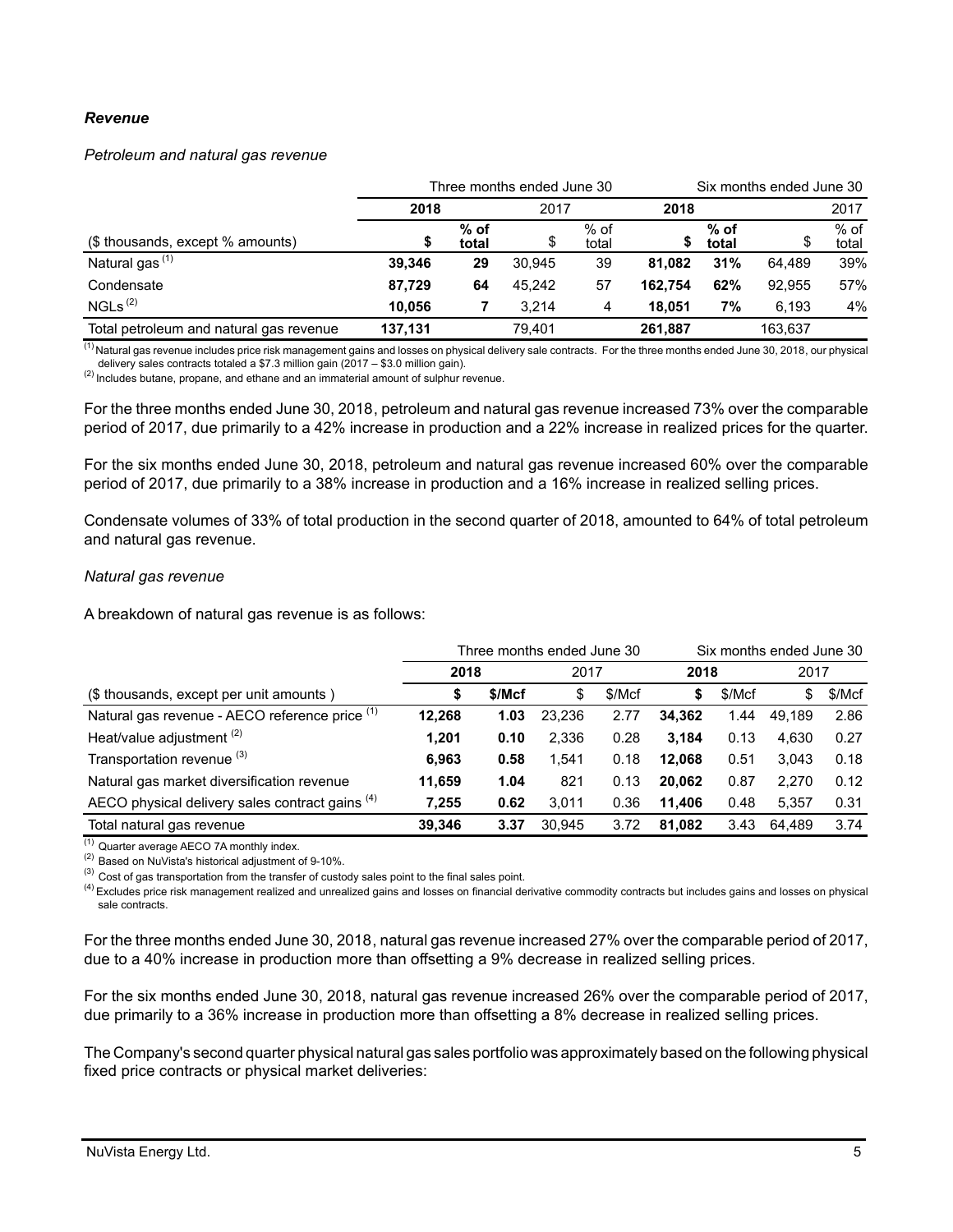|                                     | Three months ended June 30 |       |  |
|-------------------------------------|----------------------------|-------|--|
|                                     | 2018                       | 2017  |  |
| AECO physical fixed price contracts | 22%                        | 68%   |  |
| Dawn physical deliveries            | 33%                        | $-\%$ |  |
| Malin physical deliveries           | 25%                        | $-\%$ |  |
| Chicago physical deliveries         | 20%                        | 32%   |  |

NuVista receives a premium to the AECO spot gas price due to the higher heat content of its natural gas production, as well as the various gas marketing arrangements that the Company has in place to diversify and gain exposure to alternative natural gas markets in North America outside Alberta to limit its exposure to AECO pricing. For the three months ended June 30, 2018, natural gas sales under AECO physical fixed price delivery sales contracts represented approximately 22% of the Company's total natural gas production. NuVista delivered approximately 33% of its natural gas production to Dawn, 25% to Malin, and 20% to Chicago.

NuVista's exposure to AECO floating prices is limited to approximately 1% of forecast volumes in 2018 as a result of this market egress, and the inclusion of pre-existing physical and financial delivery sales contracts at prices that are higher than current market prices as disclosed in section (b) under "*Commodity price risk management".* NuVista's existing contracts for firm transportation on export pipelines coupled with the financial AECO NYMEX basis natural gas sales price derivative contracts will result in long term price diversification and exposure to AECO floating pricing limited to approximately 15%-25% of volumes in 2019 and beyond.

Excluding the impact of realized gains on physical sales contracts, the average selling price for natural gas for the three and six months ended June 30, 2018 was \$2.75/Mcf and \$2.95/Mcf respectively, compared to \$3.35/Mcf and \$3.43/Mcf for the comparative periods of 2017, and \$3.15/Mcf in the first quarter of 2018.

# *Condensate revenue*

For the three months ended June 30, 2018, condensate revenue increased 94% over the comparable period of 2017 due to a 35% increase in production and a 43% increase in realized selling prices, which is consistent with a 41% increase in the WTI benchmark for the period.

For the six months ended June 30, 2018, condensate revenue increased 75% over the comparable period of 2017, due primarily to a 35% increase in production and a 29% increase in realized selling prices, which is consistent with a 30% increase in the WTI benchmark for the period.

Strong demand for condensate in Alberta results in benchmark condensate prices at Edmonton trading at a premium to Canadian light oil prices. NuVista's realized condensate prices include adjustments for pipeline tariffs to Edmonton and quality differentials. Condensate realized selling prices averaged \$81.99/Bbl and \$77.94/Bbl in the three and six months ended June 30, 2018, an increase of 43% and 29% from \$57.26/Bbl and \$60.29/Bbl for the comparable periods of 2017, consistent with the increase in WTI prices compared to 2017.

### *NGL revenue*

For the three months ended June 30, 2018, NGL revenue increased 213% over the comparable period of 2017, due to a 93% increase in production and a 62% increase in realized selling prices.

For the six months ended June 30, 2018, NGL revenue increased 191% over the comparable period of 2017, due primarily to a 71% increase in production and a 71% increase in realized selling prices.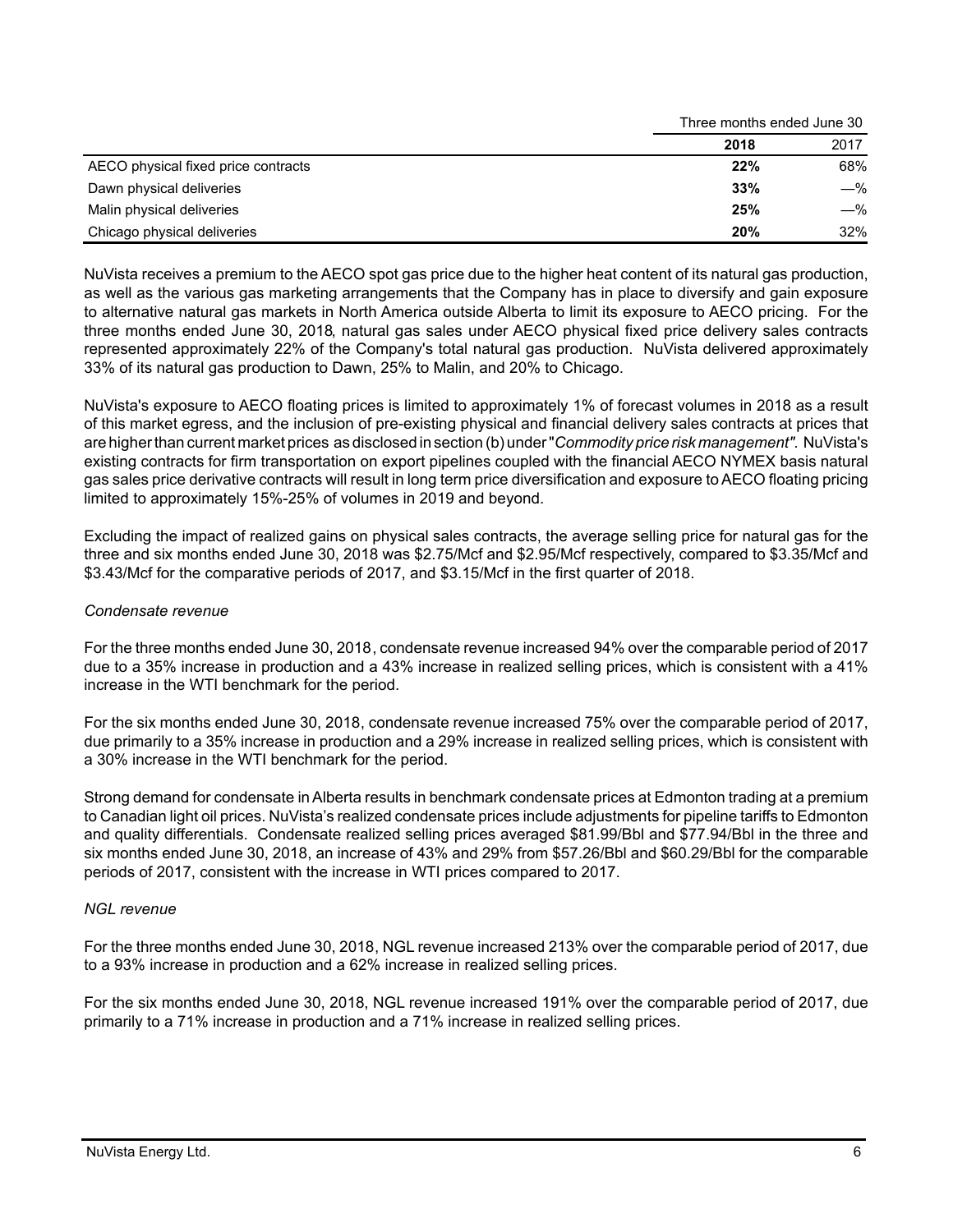# *Commodity price risk management*

NuVista has a disciplined commodity price risk management program as part of its financial risk management strategy. The purpose of this program is to reduce volatility in financial results and help stabilize adjusted funds flow against the unpredictable commodity price environment. NuVista's Board of Directors has authorized the use of fixed price, put option and costless collar contracts ("Fixed Price Contracts"), and had approved the terms of NuVista's commodity price risk management program to allow the securing of minimum prices of the following:

| (% of net forecast after royalty production) | First 18 month<br>forward period | Following 18 month<br>forward period | Following 24 month<br>forward period |
|----------------------------------------------|----------------------------------|--------------------------------------|--------------------------------------|
| Natural Gas Fixed Price Contracts            | up to $70\%$                     | up to $60\%$                         | up to $50\%$                         |
| Crude Oil Fixed Price Contracts              | up to $70\%$                     | up to $60\%$                         | up to $30\%$                         |

The Board of Directors has set limits for entering into natural gas basis differential contracts that are now the lesser of 50% of forecast natural gas production, net of royalties, or the volumes that would bring the combined natural gas basis differential contracts and natural gas fixed price contracts to 100% of forecast natural gas production, net of royalties. In addition, a maximum volume of up to 100,000 MMbtu/day has been approved, with a term of 6 to 7 years from the date any such swap is entered into.

Hedges on crude oil, natural gas liquids, natural gas, differentials and basis may be made in Canadian or U.S. dollars at the time the position is established and the position may be hedged to Canadian or U.S. dollars, as the case may be, during the term of the applicable hedge. Foreign currency of interest payments and of long-term debt, if there is that exposure, may also be hedged back to the Canadian dollar.

|                                      | Three months ended June 30     |                                  |                      |                         |                           |                      |  |  |
|--------------------------------------|--------------------------------|----------------------------------|----------------------|-------------------------|---------------------------|----------------------|--|--|
| (\$ thousands)                       | 2018                           |                                  |                      |                         | 2017                      |                      |  |  |
|                                      | <b>Realized</b><br>gain (loss) | <b>Unrealized</b><br>gain (loss) | Total<br>gain (loss) | Realized<br>gain (loss) | Unrealized<br>gain (loss) | Total<br>gain (loss) |  |  |
| Natural gas                          | 2,881                          | (1, 405)                         | 1.476                | 722                     | (3,916)                   | (3, 194)             |  |  |
| Condensate and NGLs                  | (11, 867)                      | (20, 399)                        | (32, 266)            | 468                     | 16.505                    | 16.973               |  |  |
| Foreign exchange                     | 75                             | (412)                            | (337)                |                         |                           |                      |  |  |
| Gain (loss) on financial derivatives | (8,911)                        | (22, 216)                        | (31, 127)            | 1,190                   | 12.589                    | 13.779               |  |  |

During the second quarter of 2018, the commodity price risk management program resulted in a total loss of \$31.1 million, compared to a total gain of \$13.8 million for the comparable period of 2017. The fair value of financial derivative contracts are recorded in the financial statements. Unrealized gains and losses are the change in mark to market values or fair value of financial derivative contracts in place at the end of the quarter compared to the start of the quarter.

| Six months ended June 30             |                                |                           |                      |                         |                           |                      |  |
|--------------------------------------|--------------------------------|---------------------------|----------------------|-------------------------|---------------------------|----------------------|--|
| (\$ thousands)                       |                                | 2018                      |                      |                         | 2017                      |                      |  |
|                                      | <b>Realized</b><br>gain (loss) | Unrealized<br>gain (loss) | Total<br>gain (loss) | Realized<br>gain (loss) | Unrealized<br>gain (loss) | Total<br>gain (loss) |  |
| Natural gas                          | 3,495                          | 23,624                    | 27.119               | 1,322                   | (31)                      | 1,291                |  |
| Condensate, oil and NGLs             | (17, 771)                      | (34, 596)                 | (52, 367)            | (113)                   | 32.914                    | 32,801               |  |
| Foreign exchange                     | 75                             | (109)                     | (34)                 |                         |                           |                      |  |
| Gain (loss) on financial derivatives | (14, 201)                      | (11,081)                  | (25, 282)            | 1,209                   | 32.883                    | 34,092               |  |

For the six months ended June 30, 2018, the commodity price risk management program resulted in a loss of \$25.3 million compared to a realized gain of \$34.1 million for the comparable period of 2017.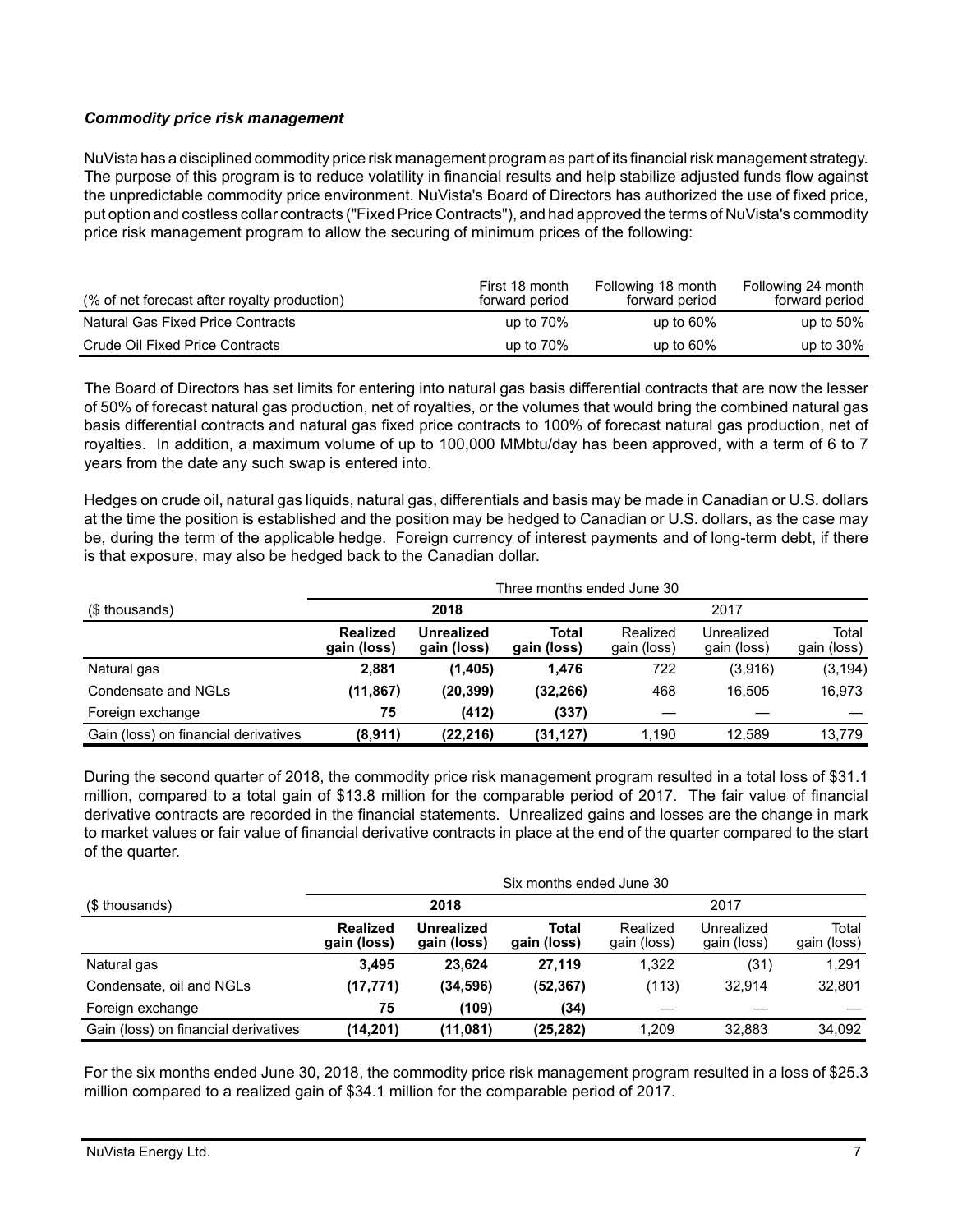Price risk management gains on our physical delivery sale contracts totaled \$7.3 million and \$11.4 million for the three and six months ended June 30, 2018 compared to gains of \$3.0 million and \$5.4 million for the comparable periods of 2017. The mark to market value of the physical delivery sale contracts at June 30, 2018 was an asset of \$9.2 million. The fair value of physical delivery sales contracts is not recorded on the financial statements but is recognized in net earnings as settled.

### (a) Financial instruments

The following is a summary of financial derivatives contracts in place as at June 30, 2018:

|                | WTI fixed price swap |           | WTI fixed price swap |          | <b>Currency derivatives</b> |                |  |
|----------------|----------------------|-----------|----------------------|----------|-----------------------------|----------------|--|
| Term $(1)$     | Bbls/d               | Cdn\$/Bbl |                      | US\$/Bbl | US\$/Mo                     | <b>CAD/USD</b> |  |
| 2018 remainder | 7.200                | 71.25     | 1.000                | 50.24    | 2.000.000                   | 1.3036         |  |
| 2019           | 3.343                | 74.16     |                      |          |                             |                |  |

 $(1)$  Table presented as weighted average volumes and prices.

|            | C\$ WTI 3 Way Collar |           |                  |           |  |  |  |
|------------|----------------------|-----------|------------------|-----------|--|--|--|
| Term $(1)$ | Bbls/d               | Cdn\$/Bbl | <b>Cdn\$/Bbl</b> | Cdn\$/Bbl |  |  |  |
| 2019       | 500                  | 65.80     | 78.80            | 91.42     |  |  |  |

 $(1)$  Table presented as weighted average volumes and prices.

|                | <b>AECO-NYMEX</b><br>basis swap |                              | <b>Chicago-NYMEX</b><br>basis swap |                              | <b>Malin-NYMEX</b><br>basis swap |                              | <b>AECO-Malin</b><br>basis swap |                              | Dawn-Nymex<br>basis swap |                              |
|----------------|---------------------------------|------------------------------|------------------------------------|------------------------------|----------------------------------|------------------------------|---------------------------------|------------------------------|--------------------------|------------------------------|
| Term $(1)$     | <b>MMbtu/d</b>                  | <b>US\$/</b><br><b>MMbtu</b> | <b>MMbtu/d</b>                     | <b>US\$/</b><br><b>MMbtu</b> | <b>MMbtu/d</b>                   | <b>US\$/</b><br><b>MMbtu</b> | <b>MMbtu/d</b>                  | <b>US\$/</b><br><b>MMbtu</b> | <b>MMbtu/d</b>           | <b>US\$/</b><br><b>MMbtu</b> |
| 2018 remainder | 16,630                          | (0.66)                       | 10,000                             | (0.22)                       | 13,315                           | (0.40)                       | 3,315                           | 0.68                         | 10,027                   | (0.22)                       |
| 2019           | 23.664                          | (0.86)                       | 10,836                             | (0.25)                       | 18,329                           | (0.40)                       | 10,000                          | 0.68                         | 3,342                    | (0.26)                       |
| 2020           | 47.500                          | (0.96)                       | 15,000                             | (0.25)                       | 11,667                           | (0.51)                       | 8,333                           | 0.68                         | 20,000                   | (0.26)                       |
| 2021           | 95,000                          | (0.98)                       | 15,000                             | (0.24)                       | 20,000                           | (0.66)                       |                                 |                              | 20,000                   | (0.26)                       |
| 2022           | 95,000                          | (0.97)                       | 12,493                             | (0.24)                       | 16,658                           | (0.66)                       |                                 |                              | 16,658                   | (0.26)                       |
| 2023           | 100,000                         | (1.01)                       |                                    |                              |                                  |                              |                                 |                              |                          |                              |
| 2024           | 100.000                         | (1.00)                       |                                    |                              |                                  |                              |                                 |                              |                          |                              |

 $(1)$  Table presented as weighted average volumes and prices.

|                | NYMEX fixed price swap       |      | Dawn fixed price swap |            |  |
|----------------|------------------------------|------|-----------------------|------------|--|
| Term $(1)$     | US\$/MMbtu<br><b>MMbtu/d</b> |      | <b>MMbtu/d</b>        | US\$/MMbtu |  |
| 2018 remainder | 49.973                       | 2.96 | 6.630                 | 2.50       |  |
| 2019           | 33.315                       | 2.80 | 16.658                | 2.50       |  |

 $(1)$  Table presented as weighted average volumes and prices.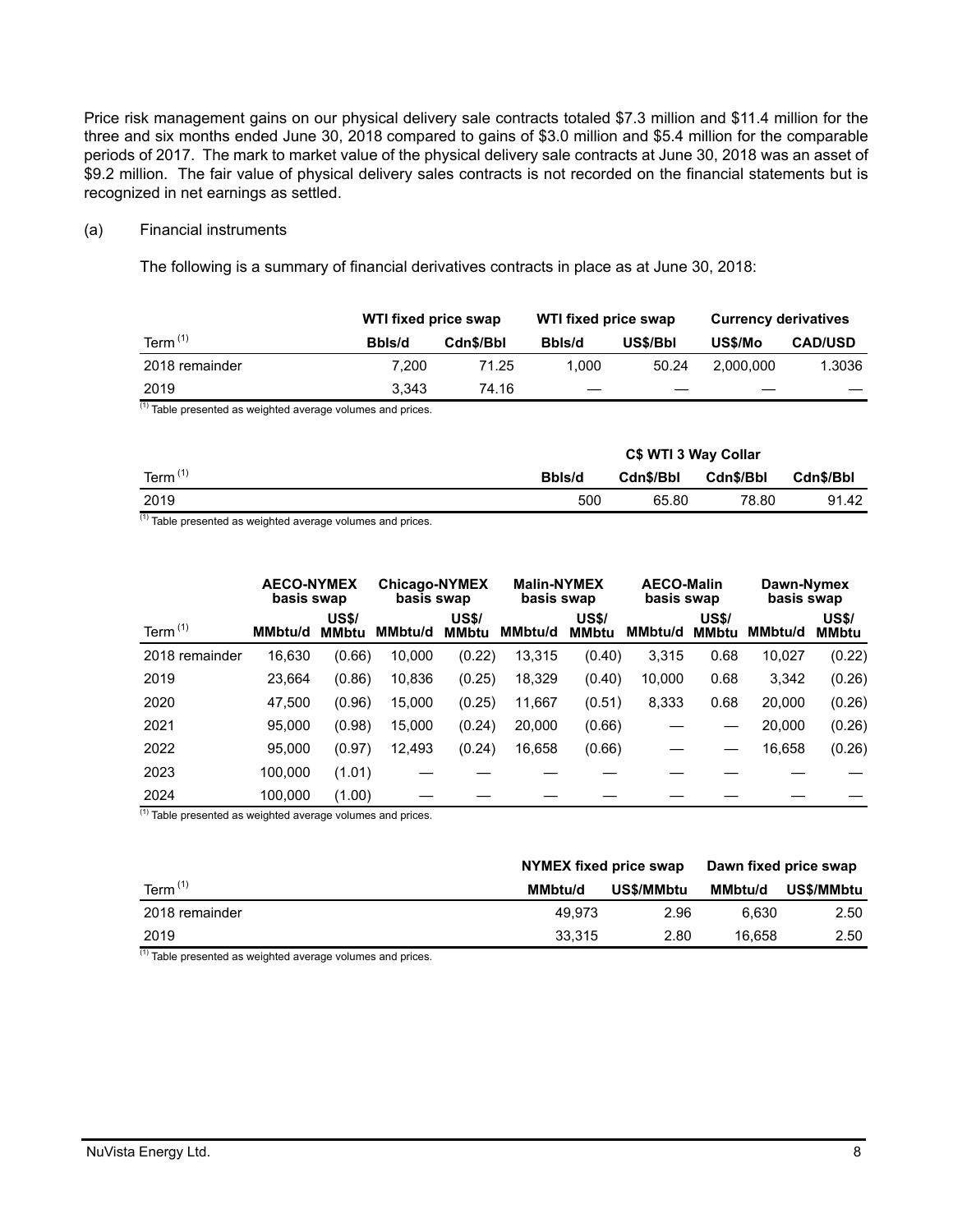Subsequent to June 30, 2018 the following is a summary of financial derivatives that have been entered into:

|                  |        | C\$ WTI   |        |                               | C\$ WTI 3 Way Collar |       |
|------------------|--------|-----------|--------|-------------------------------|----------------------|-------|
| Term $(1)$       | Bbls/d | Cdn\$/Bbl | Bbls/d | Cdn\$/Bbl Cdn\$/Bbl Cdn\$/Bbl |                      |       |
| 2019<br>$\cdots$ | 200    | 82.25     | 400    | 70.00                         | 83.00                | 88.89 |

 $<sup>(1)</sup>$  Table presented as weighted average volumes and prices.</sup>

#### (b) Physical delivery sales contracts

The following is a summary of the physical delivery sales contracts in place as at June 30, 2018:

|                |        | <b>AECO fixed price swap</b> |       | Dawn fixed price swap |
|----------------|--------|------------------------------|-------|-----------------------|
| Term $(1)$     | GJ/d   | Cdn\$/GJ                     | GJ/d  | Cdn\$/GJ              |
| 2018 remainder | 38.383 |                              | 6.685 | 3.07                  |

 $<sup>(1)</sup>$  Table presented as weighted average volumes and prices.</sup>

#### *Royalties*

|                                                                            | Three months ended June 30 |          | Six months ended June 30 |         |
|----------------------------------------------------------------------------|----------------------------|----------|--------------------------|---------|
| (\$ thousands, except % and per Boe amounts)                               | 2018                       | 2017     | 2018                     | 2017    |
| Gross royalties                                                            | 6.811                      | 4.166    | 11.309                   | 8.935   |
| Gas cost allowance ("GCA")                                                 | (2,500)                    | (1, 810) | (5, 166)                 | (3,863) |
| Net royalties                                                              | 4.311                      | 2,356    | 6,143                    | 5,072   |
| Gross royalty % excluding physical delivery sales contracts <sup>(1)</sup> | 5.2                        | 5.5      | 4.5                      | 5.6     |
| Gross royalty % including physical delivery sales contracts                | 5.0                        | 5.2      | 4.3                      | 5.5     |
| Net royalties per Boe                                                      | 1.31                       | 1.02     | 0.94                     | 1.07    |

 $(1)$  Calculated as gross royalties as a % of petroleum and natural gas revenues excluding gains (losses) on physical delivery sales contracts.

For the three and six months ended June 30, 2018, gross royalties increased 63% and 27% respectively as compared to the comparable periods of 2017 as a result of the production increases over the year. Gross royalties as a percentage of petroleum and natural gas revenues decreased as compared to the comparable periods of 2017 as a result of lower realized and benchmark gas prices, and a decrease in the percent of natural production exposed to AECO pricing as a result of the diversification of the gas sales portfolio.

The Company also receives GCA from the Crown, which reduces royalties to account for expenses incurred by NuVista to process and transport the Crown's portion of natural gas production. For the three and six months ended June 30, 2018, the 38% and 34% increase in GCA credits received compared to the comparative periods of 2017 is primarily due to the increased crown royalty payments made to the Crown as a result of increased production.

NuVista's physical price risk management activities impact reported average royalty rates as royalties are based on government market reference prices and not the Company's average realized prices that include price risk management activities.

In 2016, the provincial government of Alberta announced the key highlights of a proposed Modernized Royalty Framework ("MRF") that is effective for wells drilled after January 1, 2017. These highlights include a permanent structure providing a 5% royalty during the pre-payout period of conventional crude oil, natural gas, and NGL resources, then a higher royalty rate after the payout period. The payout period is governed by a revenue minus cost structure which focuses upon cost reduction and efficiency while staying nearly neutral on the average rate of return for any given play when compared to the prior royalty framework. Mature wells still receive reduced royalties,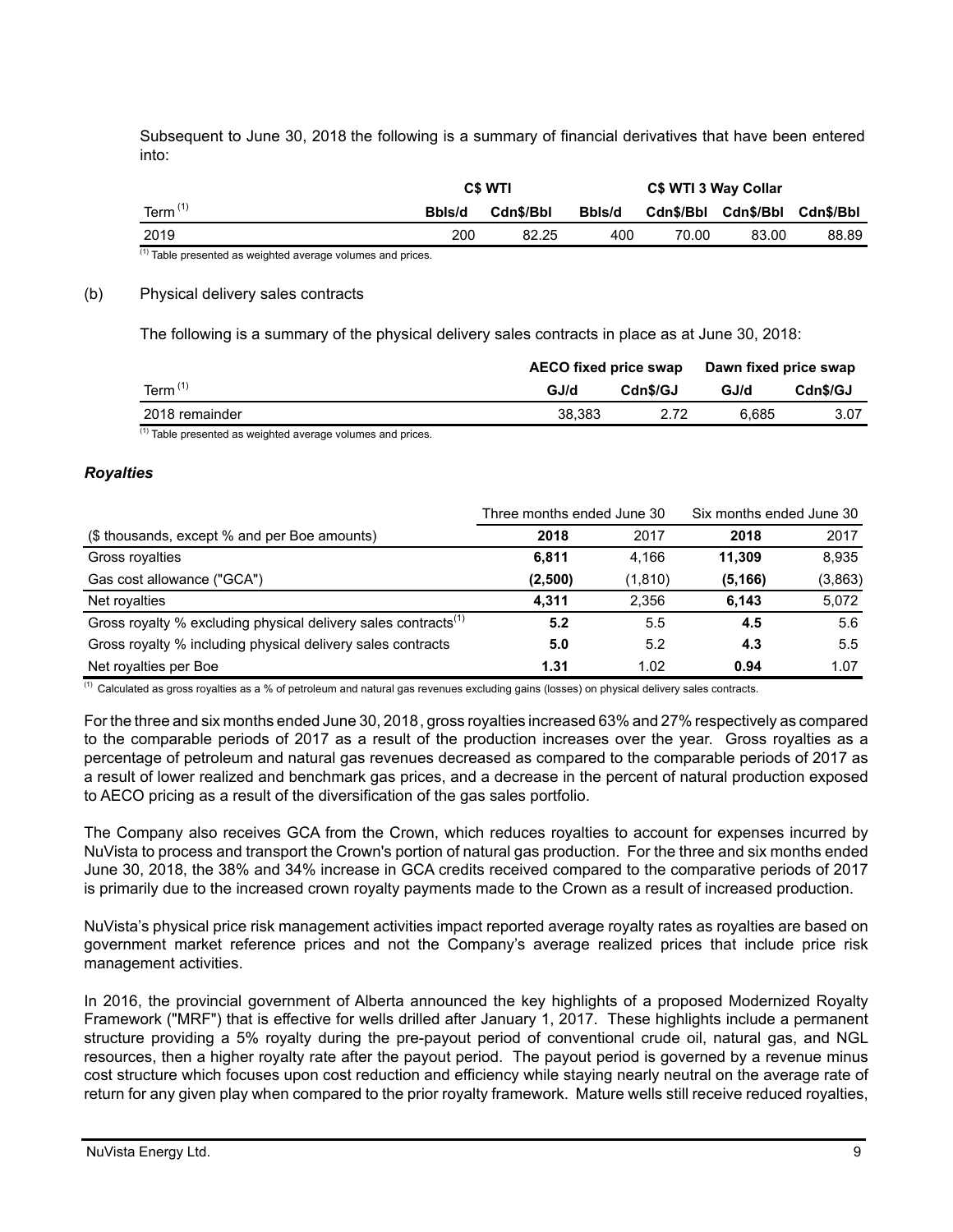and there are no changes to the royalty structure of wells drilled prior to 2017 for a 10-year period from the royalty program's implementation date. The changes are not currently expected to have a material impact on NuVista's results of operations.

### *Transportation expenses*

|                                                  | Three months ended June 30 | Six months ended June 30 |        |        |
|--------------------------------------------------|----------------------------|--------------------------|--------|--------|
| (\$ thousands, except per unit amounts)          | 2018                       | 2017                     | 2018   | 2017   |
| Natural gas transportation expense               | 10.434                     | 5.329                    | 19.161 | 10.193 |
| Condensate & NGL transportation expense          | 579                        | 1.930                    | 1.294  | 3,102  |
| Total transportation expense                     | 11.013                     | 7.259                    | 20.455 | 13.295 |
| Natural gas transportation \$/Mcf <sup>(1)</sup> | 0.89                       | 0.64                     | 0.81   | 0.59   |
| Condensate & NGL transportation \$/Bbl           | 0.54                       | 2.44                     | 0.62   | 2.01   |
| Total transportation \$/Boe                      | 3.36                       | 3.13                     | 3.13   | 2.82   |

 $(1)$  Includes total gas transportation from the plant gate to the final sales point.

For the three and six months ended June 30, 2018, transportation expenses on a total dollar and per Boe basis increased from the comparative periods of 2017 due to higher volumes and additional firm commitments for gas transportation. NuVista incurs transportation expenses on these gas volumes, however, the tolls are more than offset by the higher realized gas prices received at markets outside Alberta. This increase is partially offset by decreased condensate transportation expenses due to an increase in the proportion of condensate production flowing through third party liquids pipelines as opposed to being trucked. Compared to first quarter transportation expense of \$9.4 million (\$2.91/Boe), transportation expenses for the second quarter increased as a result of increased production and additional Malin long term fixed price firm service that came into effect in April 2018.

### *Operating expenses*

|                                         |        | Three months ended June 30 | Six months ended June 30 |        |  |
|-----------------------------------------|--------|----------------------------|--------------------------|--------|--|
| (\$ thousands, except per unit amounts) | 2018   | 2017                       | 2018                     | 2017   |  |
| Operating expenses                      | 33.949 | 24.694                     | 66.518                   | 50.475 |  |
| Per Boe                                 | 10.35  | 10.66                      | 10.19                    | 10.69  |  |

For the three and six months ended June 30, 2018, operating expenses increased as a result of the increased production compared to the prior year comparative periods of 2017, while the per Boe costs decreased 3% and 5% respectively from the comparative periods due to increased production, operational efficiencies, and increased utilization of the Elmworth and Bilbo compressor stations. Compared to first quarter operating expenses of \$32.6 million (\$10.02/Boe), second quarter operating expenses per Boe increased slightly as a result of increased hauling rates associated with spring road conditions.

### *General and administrative expenses ("G&A")*

|                                        | Three months ended June 30 | Six months ended June 30 |         |         |
|----------------------------------------|----------------------------|--------------------------|---------|---------|
| (\$ thousands, except per Boe amounts) | 2018                       | 2017                     | 2018    | 2017    |
| Gross G&A expenses                     | 5.951                      | 5.284                    | 11.888  | 10,866  |
| Overhead recoveries                    | (197)                      | (64)                     | (250)   | (353)   |
| Capitalized G&A                        | (1,238)                    | (1, 167)                 | (2,534) | (2,358) |
| Net G&A expenses                       | 4,516                      | 4,053                    | 9,104   | 8,155   |
| Gross G&A per Boe                      | 1.81                       | 2.28                     | 1.82    | 2.30    |
| Net G&A per Boe                        | 1.38                       | 1.75                     | 1.39    | 1.73    |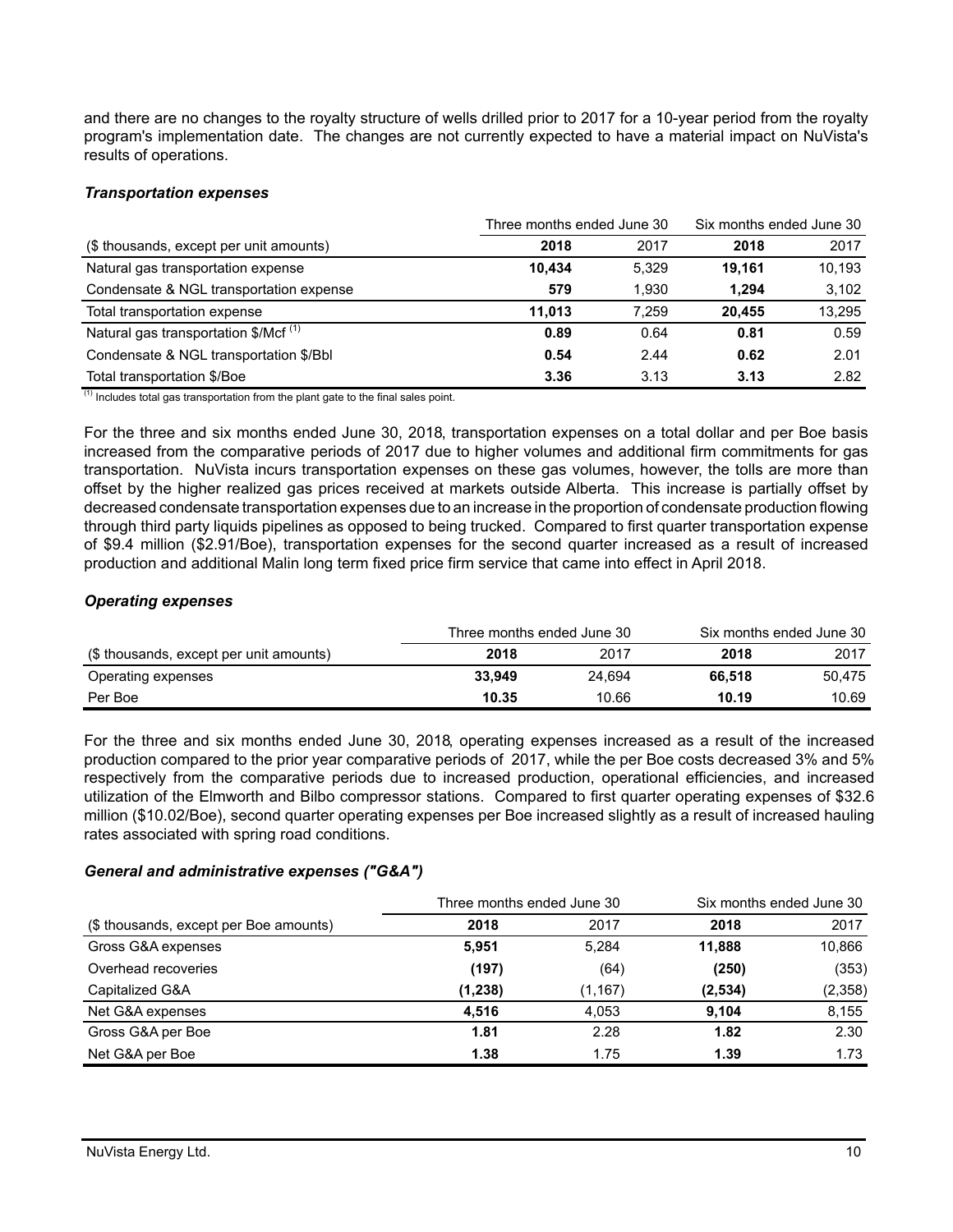As a result of continued focus on Wapiti Montney, NuVista has continued to realize efficiencies within G&A. For the three and six months ended June 30, 2018, gross G&A expenses have increased due to the slight increase in staff associated with the growing Montney production activities. On a per Boe basis, G&A expenses have decreased due to increased production as well as the Company's continued focus on cost control.

The Company's policy of allocating and capitalizing G&A expenses associated with new capital projects remained unchanged in 2017 and 2018. G&A capitalized and operating recoveries are in accordance with industry practice.

|                               |       | Three months ended June 30 |       | Six months ended June 30 |  |
|-------------------------------|-------|----------------------------|-------|--------------------------|--|
| (\$ thousands)                | 2018  | 2017                       | 2018  | 2017                     |  |
| Stock options                 | 1,003 | 886                        | 1,959 | 1,674                    |  |
| Director deferred share units | 705   | 241                        | 588   | 241                      |  |
| Restricted share awards       | 500   | 387                        | 951   | 749                      |  |
| Performance share awards      | 45    |                            | 45    |                          |  |
| Total                         | 2.253 | 1.514                      | 3,543 | 2.664                    |  |

### *Share-based compensation expense*

Share-based compensation expense relates to the amortization of the fair value of stock option awards, performance share awards ("PSA"), restricted share awards ("RSA") and accruals for future payments under the director deferred share unit ("DSU") plan. In the past the Company's share award incentive plan consisted of RSA's. Starting in the current quarter, the share award plan consists of both RSAs and PSAs, and during the three months ending June 30, 2018, the Company had an initial grant of PSAs.

The increase in share-based compensation for the three and six months ended June 30, 2018 compared to the comparable period of 2017 is due primarily to the increase in the weighted average fair value of stock options and RSAs granted in 2018, and an increase in the share price used to value DSUs over the comparable period of 2017.

### *Financing costs*

|                                              | Three months ended June 30 | Six months ended June 30 |        |       |
|----------------------------------------------|----------------------------|--------------------------|--------|-------|
| (\$ thousands, except per Boe amounts)       | 2018                       | 2017                     | 2018   | 2017  |
| Interest on long-term debt (credit facility) | 482                        | 804                      | 1.578  | 1,366 |
| Interest on senior unsecured notes (1)       | 3,772                      | 1,866                    | 8,535  | 3,670 |
| Call premium on redemption of 2021 Notes     |                            |                          | 6,562  |       |
| Interest expense                             | 4.254                      | 2.670                    | 16.675 | 5,036 |
| Accretion expense                            | 393                        | 360                      | 797    | 796   |
| Total financing costs                        | 4.647                      | 3.030                    | 17.472 | 5,832 |
| Interest expense per Boe                     | 1.30                       | 1.15                     | 2.55   | 1.07  |
| Total financing costs per Boe                | 1.42                       | 1.31                     | 2.68   | 1.24  |

<sup>(1)</sup> Year to date value includes \$2.2 million of remaining accretion of carrying value to face value on redemption of 2021 Notes.

Interest expense on long-term debt includes interest standby charges on the Corporation's syndicated credit facilities. For the three months ended June 30, 2018 interest expense on long-term debt decreased 40% from the comparable period in 2017 due to lower average bank indebtedness throughout the period. For the six months ending June 30, 2018, interest expense on long-term debt increased from the comparable period of 2017 due to higher bank indebtedness in the first quarter of 2018. Average borrowing costs on long term debt for the three and six months ended June 30, 2018 were 3.3% and 3.4% compared to average borrowing costs of 2.7% and 2.9% for the comparative periods of 2017.

On March 2, 2018, the Company issued \$220.0 million aggregate principal amount of 6.50% senior unsecured notes due March 2, 2023 ("2023 Notes"). Part of the proceeds from the 2023 Notes were used to redeem all of the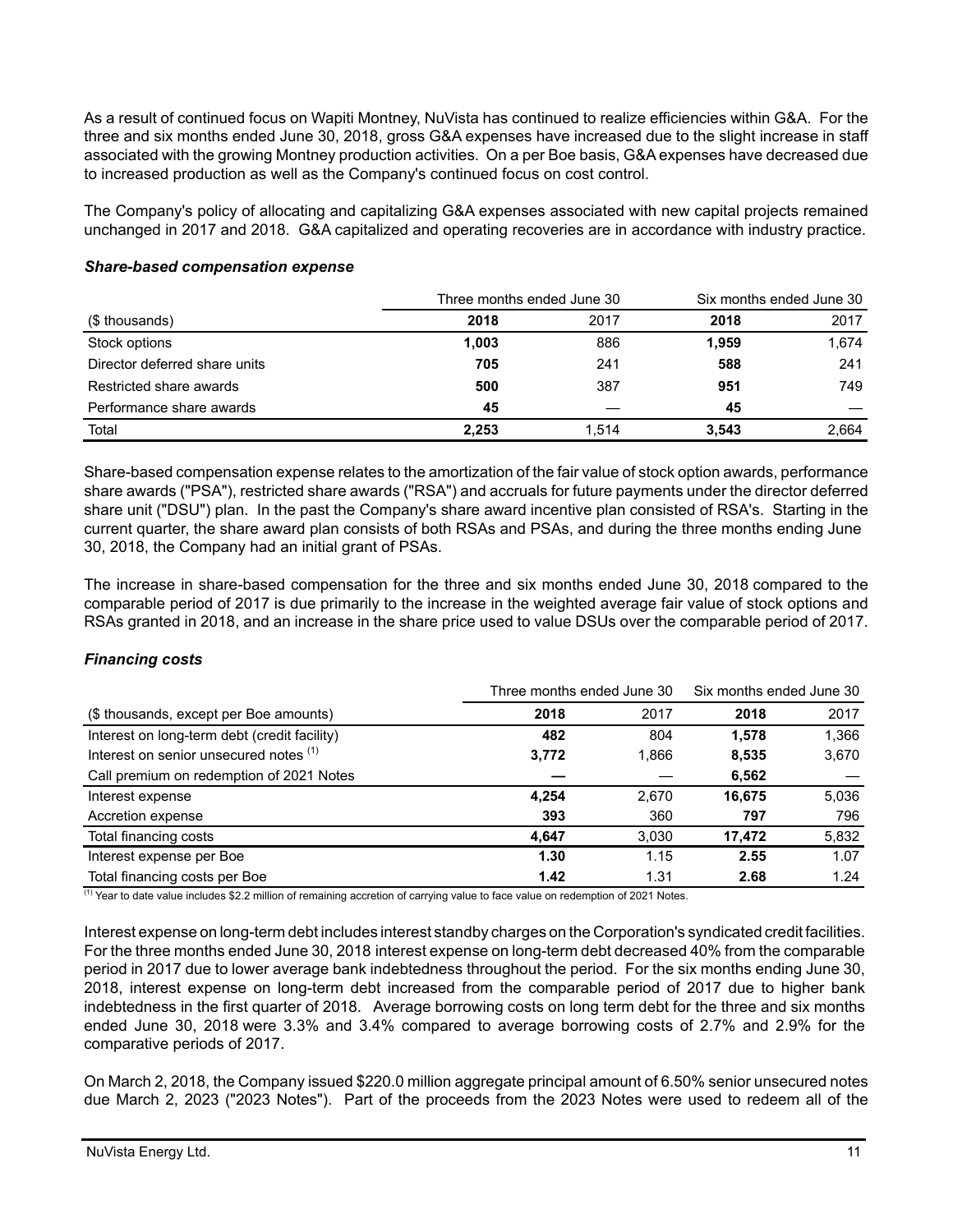Company's existing \$70.0 million of 9.875% senior unsecured notes ("2021 Notes"), resulting in an agreed redemption call premium of \$6.6 million, and \$2.2 million of remaining accretion of the carrying value which is included in interest expense on a year to date basis, for a total incremental expense on payout of \$8.8 million. See also the *Liquidity and Capital Resources* section in this MD&A.

Interest on the senior unsecured notes issued for the three and six months ended June 30, 2018, is for interest paid or accrued at the coupon rate to the end of the period on the 2021 and 2023 Notes. The effective interest rate on the 2021 Notes was 11.0%. The effective interest rate on the 2023 Notes is 7.0%. The carrying value of the 2023 Note at June 30, 2018 is \$215.4 million.

### *Adjusted funds flow*

A reconciliation of adjusted funds flow is presented in the following table:

|                                       | Three months ended June 30 |         | Six months ended June 30 |          |
|---------------------------------------|----------------------------|---------|--------------------------|----------|
| (\$ thousands)                        | 2018                       | 2017    | 2018                     | 2017     |
| Cash provided by operating activities | 63.576                     | 40.298  | 128.870                  | 76,324   |
| Add back:                             |                            |         |                          |          |
| Environmental remediation recovery    |                            | (2,550) |                          | (2,550)  |
| Asset retirement expenditures         | 1,087                      | 1.156   | 7.943                    | 11,059   |
| Change in non-cash working capital    | 4.809                      | 414     | (8,610)                  | (2, 261) |
| Adjusted funds flow <sup>(1)</sup>    | 69.472                     | 39.318  | 128.203                  | 82,572   |

(1) Refer to "Non-GAAP measurements".

The tables below summarize operating netbacks for the three months ended June 30, 2018 and 2017:

|                                               | Three months ended<br>June 30, 2018 | Three months ended<br>June 30, 2017 |           |         |
|-----------------------------------------------|-------------------------------------|-------------------------------------|-----------|---------|
| (\$ thousands, except per Boe amounts)        | S                                   | \$/Boe                              | \$        | \$/Boe  |
| Petroleum and natural gas revenues (1)        | 137,131                             | 41.82                               | 79,401    | 34.28   |
| Realized gain (loss) on financial derivatives | (8,911)                             | (2.72)                              | 1,190     | 0.51    |
|                                               | 128,220                             | 39.10                               | 80,591    | 34.79   |
| Royalties                                     | (4, 311)                            | (1.31)                              | (2,356)   | (1.02)  |
| Transportation expenses                       | (11, 013)                           | (3.36)                              | (7,259)   | (3.13)  |
| Operating expenses                            | (33,949)                            | (10.35)                             | (24, 694) | (10.66) |
| Operating netback <sup>(2)</sup>              | 78,947                              | 24.08                               | 46,282    | 19.98   |
| General and administrative                    | (4, 516)                            | (1.38)                              | (4,053)   | (1.75)  |
| Deferred share units                          | (705)                               | (0.21)                              | (241)     | (0.10)  |
| Interest expense                              | (4,254)                             | (1.30)                              | (2,670)   | (1.15)  |
| Adjusted funds flow netback <sup>(2)</sup>    | 69,472                              | 21.19                               | 39,318    | 16.98   |

 $\overline{^{(1)}}$  Includes price risk management gains of \$7.3 million (2017 - \$3.0 million gain) on physical delivery sales contracts.

(2) Refer to "Non-GAAP measurements".

For the three months ended June 30, 2018, NuVista's adjusted funds flow was \$69.5 million (\$0.40/share, basic), compared to \$39.3 million (\$0.23/share, basic) for the comparable period of 2017 and \$58.7 million (\$0.34/share, basic) in the first quarter of 2018. The increased adjusted funds flow in the second quarter of 2018 compared to the second quarter of 2017 is primarily a result of higher realized commodity pricing and higher production, partially offset by a loss on financial derivatives compared to a gain in the prior year comparative period, higher royalties, operating and transportation expenses associated with the increased production, and higher interest as a result of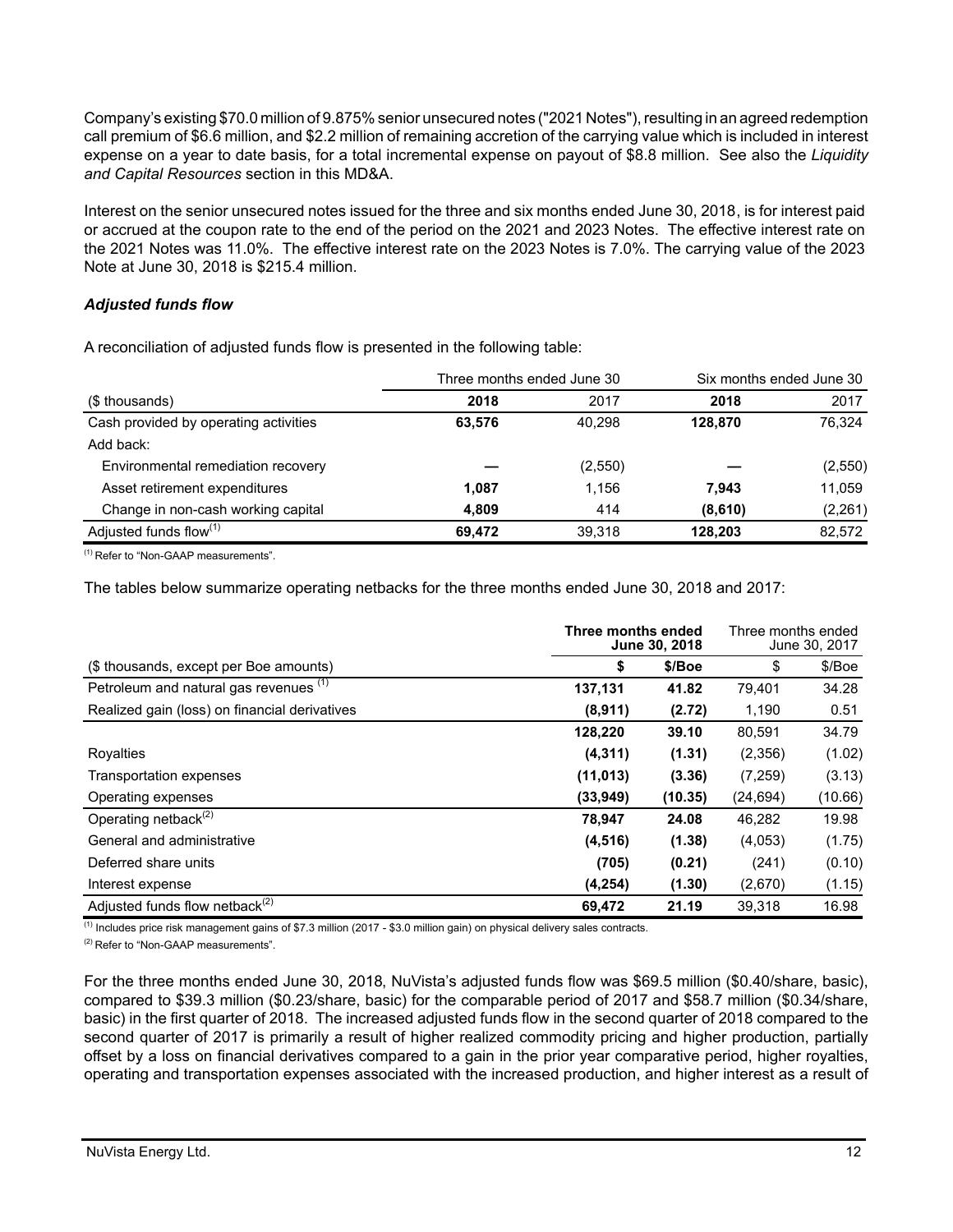the increase in the principal of the senior unsecured notes payable from \$70.0 million at 9.875% (2021 Notes) to \$220.0 million at 6.50% (2023 Notes).

The tables below summarize operating netbacks for the six months ended June 30, 2018 and 2017:

|                                                   |           | Six months ended<br>June 30, 2018 |           |         |
|---------------------------------------------------|-----------|-----------------------------------|-----------|---------|
| (\$ thousands, except per Boe amounts)            | \$        | \$/Boe                            | \$        | \$/Boe  |
| Petroleum and natural gas revenues <sup>(1)</sup> | 261,887   | 40.12                             | 163,637   | 34.65   |
| Realized gain (loss) on financial derivatives     | (14, 201) | (2.18)                            | 1,209     | 0.26    |
|                                                   | 247,686   | 37.94                             | 164.846   | 34.91   |
| Royalties                                         | (6, 143)  | (0.94)                            | (5,072)   | (1.07)  |
| Transportation expenses                           | (20, 455) | (3.13)                            | (13, 295) | (2.82)  |
| Operating expenses                                | (66, 518) | (10.19)                           | (50, 475) | (10.69) |
| Operating netback $(2)$                           | 154,570   | 23.68                             | 96,004    | 20.33   |
| General and administrative                        | (9, 104)  | (1.39)                            | (8, 155)  | (1.73)  |
| Deferred share units                              | (588)     | (0.09)                            | (241)     | (0.05)  |
| Interest expense                                  | (16, 675) | (2.55)                            | (5,036)   | (1.07)  |
| Adjusted funds flow netback <sup>(2)</sup>        | 128.203   | 19.65                             | 82,572    | 17.48   |

(1) Includes price risk management gains of \$11.4 million (2017 - \$5.4 million gain) on physical delivery sales contracts.

<sup>(2)</sup> Refer to "Non-GAAP measurements".

For the six months ended June 30, 2018, adjusted funds flow was \$128.2 million (\$0.74/share, basic) compared to \$82.6 million (\$0.48/share, basic) for the comparable period of 2017. Adjusted funds flow was higher than the comparable period of 2017 primarily due to higher production levels and realized commodity pricing, offset by a loss on financial derivatives as compared to a gain in the prior year comparative period, higher royalties, transportation, and operating expenses associated with the increased production, and higher interest as a result of the redemption of the 2021 Notes which resulted in interest and an agreed redemption call premium of \$8.8 million, and the increase in the principal of the senior unsecured notes payable from \$70.0 million at 9.875% (2021 Notes) to \$220.0 million at 6.50% (2023 Notes).

### *Environmental remediation expense (recovery)*

During the third quarter of 2015, NuVista identified a leak in a remote pipeline carrying oil emulsion in its non core area of Northwest Alberta. The pipeline was immediately shut down and NuVista's emergency response plan was activated. In cooperation with local governmental regulators, First Nations, and with the assistance of qualified consultants, NuVista immediately commenced remediation and restoration activities. The Company recorded \$9.3 million in environmental remediation expense in 2015. The majority of the remediation has been completed, \$8.6 million has been spent and \$0.7 million remains as accrued environmental remediation liabilities. Ongoing monitoring and reclamation will continue throughout 2018 and beyond. In the second quarter of 2017, the Company received insurance proceeds related to this event in the amount of \$2.6 million. These proceeds have been recognized as environmental remediation recovery. Ongoing monitoring and reclamation will continue throughout 2018 and beyond.

The provision for accrued environmental remediation liability contains significant estimates and judgments about the scope, timing and costs of the work that will be required. The assumptions and estimates used are based on current information and are subject to revision in the future as further information becomes available to the Company.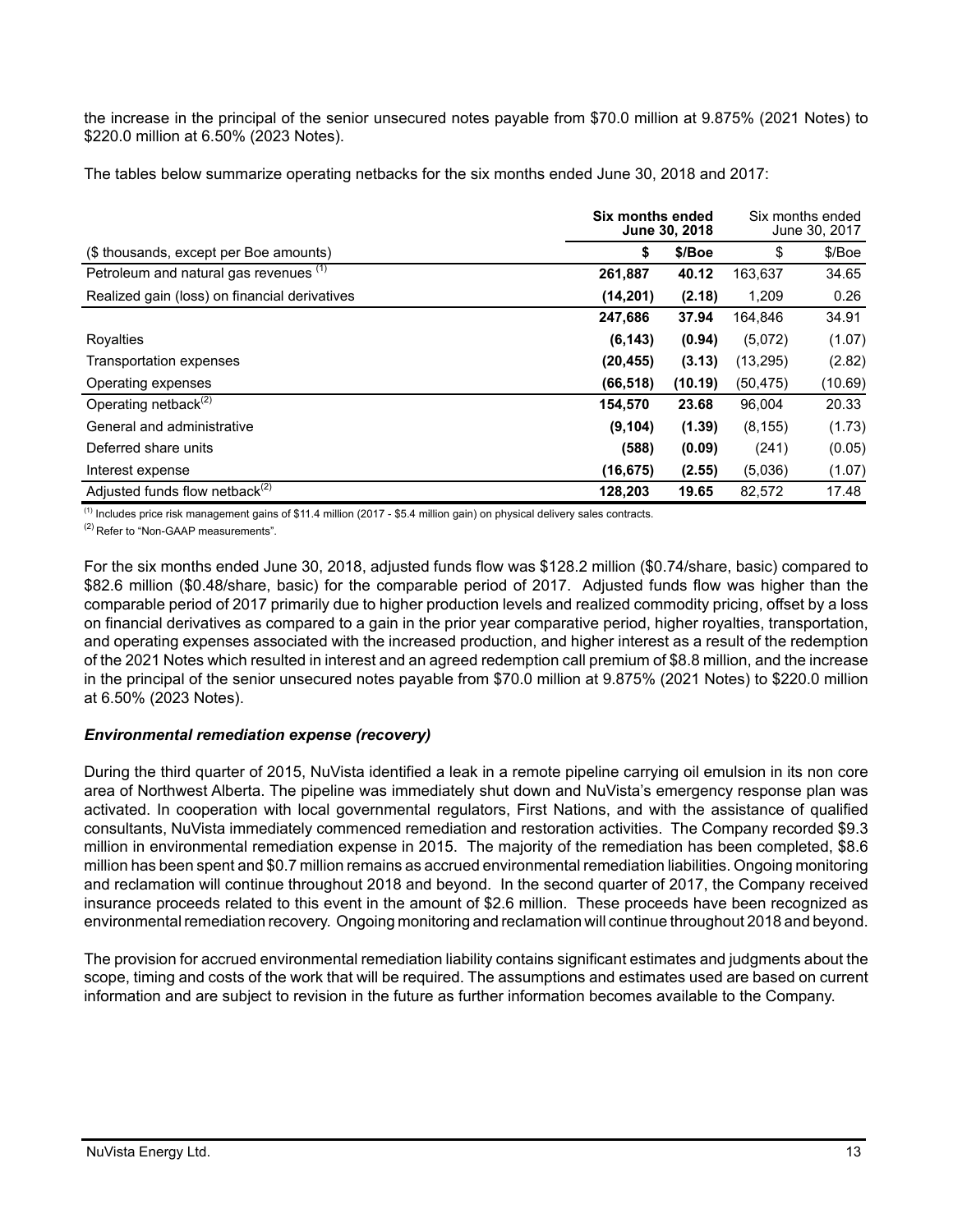# *Depletion, depreciation and amortization ("DD&A")*

|                                        | Three months ended June 30 | Six months ended June 30 |        |        |
|----------------------------------------|----------------------------|--------------------------|--------|--------|
| (\$ thousands, except per Boe amounts) | 2018                       | 2017                     | 2018   | 2017   |
| Depletion of oil and gas assets        | 31.203                     | 23.303                   | 65.020 | 47,107 |
| Depreciation of fixed assets           | 3.270                      | 3.448                    | 6.331  | 6.843  |
| DD&A expense                           | 34.473                     | 26.751                   | 71.351 | 53,950 |
| DD&A rate per Boe                      | 10.51                      | 11.55                    | 10.93  | 11.43  |

DD&A expense for three and six months ended June 30, 2018 was \$34.5 million (\$10.51/Boe) compared to \$26.8 million (\$11.55/Boe) for the comparable period of 2017, and \$36.9 million (\$11.35/Boe) in the first quarter of 2018. At December 31, 2017, substantially all of the net book value of PP&E for cash generating units ("CGUs") excluding Wapiti Montney was depleted as a result of minimal reserves assigned to those CGUs in the year end reserve report. DD&A expense for the three and six months ended June 30, 2018 includes depletion expense of \$0.8 million (\$0.26/ Boe) and \$4.9 million (\$0.75/Boe) primarily related to a change in estimate on asset retirement obligations. The change in estimate is an increase in asset retirement costs for wells with no remaining reserves. As a result, the full amount is included in depletion expense.

The Wapiti Montney DD&A rate per Boe for three and six months ended June 30, 2018 decreased to \$10.30/Boe and \$10.21/Boe respectively, compared to \$11.05/Boe and \$11.01for the comparable periods of 2017, and increased from \$10.12/Boe compared to the first quarter of 2018. This decrease compared to 2017 is a result of improved year end reserves, while the 2% increase from the first quarter of 2018 is due to capital spending and production increases in second quarter compared to the first quarter.

At June 30, 2018, there were no indicators of impairment or reversal of impairment identified on any of the Company's CGU's within property, plant & equipment.

### *Exploration and evaluation ("E&E") expense*

|                                        | Three months ended June 30 |      | Six months ended June 30 |      |  |
|----------------------------------------|----------------------------|------|--------------------------|------|--|
| (\$ thousands, except per Boe amounts) | 2018                       | 2017 | 2018                     | 2017 |  |
| Exploration and evaluation expense     | 1.454                      | 44   | 1.454                    | 44   |  |
| Per Boe                                | 0.44                       | 0.02 | 0.22                     | 0.01 |  |

Exploration and evaluation expense relates to the cost of mineral land expiries that were classified as E&E assets.

### *Asset retirement obligations*

| (\$ thousands)                          |          | June 30, 2018 December 31, 2017 |
|-----------------------------------------|----------|---------------------------------|
| Balance, January 1                      | 72,430   | 75,463                          |
| Accretion expense                       | 797      | 1,524                           |
| Liabilities incurred                    | 2,021    | 3,698                           |
| Liabilities disposed                    | (14)     | (3,272)                         |
| Change in estimates and discount rate   | 5,493    | 4,830                           |
| Liabilities settled                     | (7, 943) | (9, 813)                        |
| Balance, end of period                  | 72.784   | 72,430                          |
| Expected to be incurred within one year | 15,400   | 14,250                          |
| Expected to be incurred beyond one year | 57,384   | 58,180                          |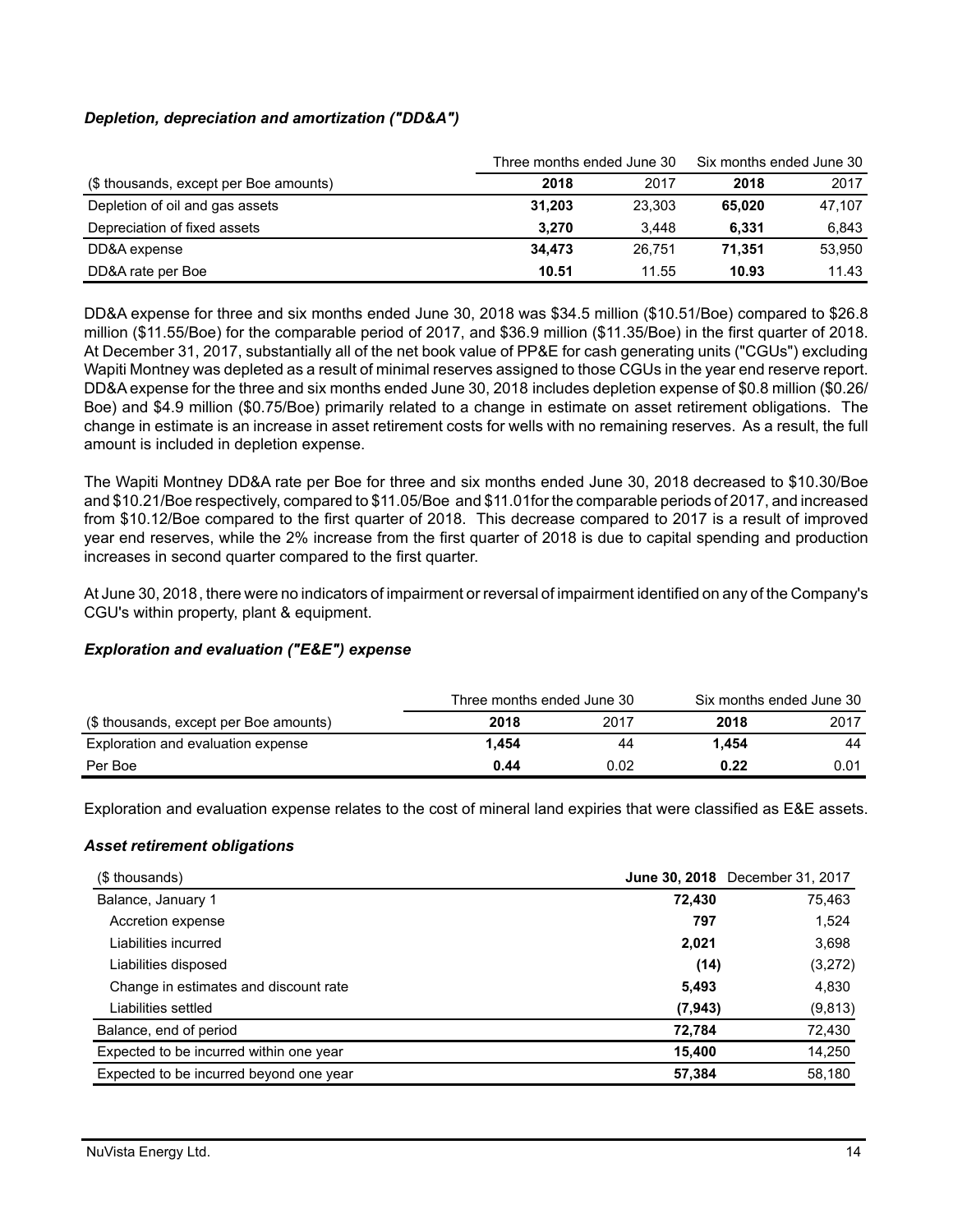Asset retirement obligations ("ARO") are based on estimated costs to reclaim and abandon ownership interests in oil and natural gas assets including well sites, gathering systems and processing facilities. At June 30, 2018, NuVista had an ARO balance of \$72.8 million as compared to \$72.4 million as at December 31, 2017. The liability was discounted using a risk free discount rate of 2.2% at June 30, 2018 (December 31, 2017 – 2.4%). At June 30, 2018, the estimated total undiscounted and uninflated amount of cash flow required to settle NuVista's ARO was \$74.8 million (December 31, 2017 – \$75.9 million). The majority of the costs are expected to be incurred between 2019 and 2037. Actual ARO expenditures for the six months ended June 30, 2018 were \$7.9 million compared to \$9.8 million for the year ended December 31, 2017.

There are uncertainties related to asset retirement obligations and the impact on the financial statements could be material, as the eventual timing and expected costs to settle these obligations could differ from our estimates. The main factors that could cause expected costs to differ are changes to laws, regulations, reserve estimates, costs and technology. Any reclamation or abandonment expenditures will generally be funded from cash flow from operating activities.

# *Capital expenditures*

|                                                                                   | Three months ended June 30 |                 |        |                 |         |                 | Six months ended June 30 |                 |
|-----------------------------------------------------------------------------------|----------------------------|-----------------|--------|-----------------|---------|-----------------|--------------------------|-----------------|
| (\$ thousands, except % amounts)                                                  | 2018                       | $%$ of<br>total | 2017   | $%$ of<br>total | 2018    | $%$ of<br>total | 2017                     | $%$ of<br>total |
| Exploration and evaluation assets and property plant and equipment <sup>(1)</sup> |                            |                 |        |                 |         |                 |                          |                 |
| Land and retention costs                                                          | 1.785                      | 2               | 276    |                 | 1.871   |                 | 408                      |                 |
| Geological and geophysical                                                        | 1,741                      | 2               | 1.370  | 2               | 3.190   | 2               | 2.605                    | 2               |
| Drilling and completion                                                           | 59.043                     | 72              | 52.421 | 76              | 154.421 | 78              | 139.660                  | 79              |
| Facilities and equipment                                                          | 19.674                     | 24              | 14.892 | 22              | 37.700  | 19              | 33.723                   | 19              |
| Corporate and other                                                               | 79                         |                 | 291    |                 | 360     |                 | 266                      |                 |
| Total capital expenditures                                                        | 82.322                     |                 | 69.250 |                 | 197.542 |                 | 176.662                  |                 |

 $<sup>(1)</sup>$  Includes cash paid capital, excludes non cash items.</sup>

Capital expenditures for the three and six months ended June 30, 2018 were higher than the comparative periods in 2017 due to increased drilling activity, while continuing to realize continued reductions in drilling and completion costs as a result of efficiencies gained from multi-well pad drilling. The Company focused 72% of its capital expenditures on drilling and completion activities, with 24% on facilities and equipment, primarily related to the active winter drilling program and bringing wells on production in the period. The Company expects full year 2018 capital expenditures to be in the range of \$270 - \$310 million.

Of the \$197.5 million capital spent in 2018, \$194.2 million was spent on property, plant and equipment expenditures, and \$3.3 million was spent on exploration and evaluation expenditures.

# *Dispositions*

For the six months ended June 30, 2018, there was a minor property disposition with cash proceeds of \$nil, resulting in a loss of \$0.1 million as compared property dispositions with cash proceeds of \$0.8 million in the comparable period of 2017, resulting in a gain of \$3.3 million.

# *Deferred income taxes*

For the three and six months ended June 30, 2018, the provision for income taxes was an expense of \$2.9 million, and \$11.7 million compared to an expense of nil in the comparable periods of 2017. At June 30, 2018, the Company recognized the full benefit of the Company's tax pool balances exceeding accounting carrying values with a deferred tax asset of \$7.0 million. With total forecast cash flows net of future development capital on a total proved basis exceeding the Company's tax pools, the Company is forecast to utilize all of the existing tax pools and as a result has recognized a deferred tax asset.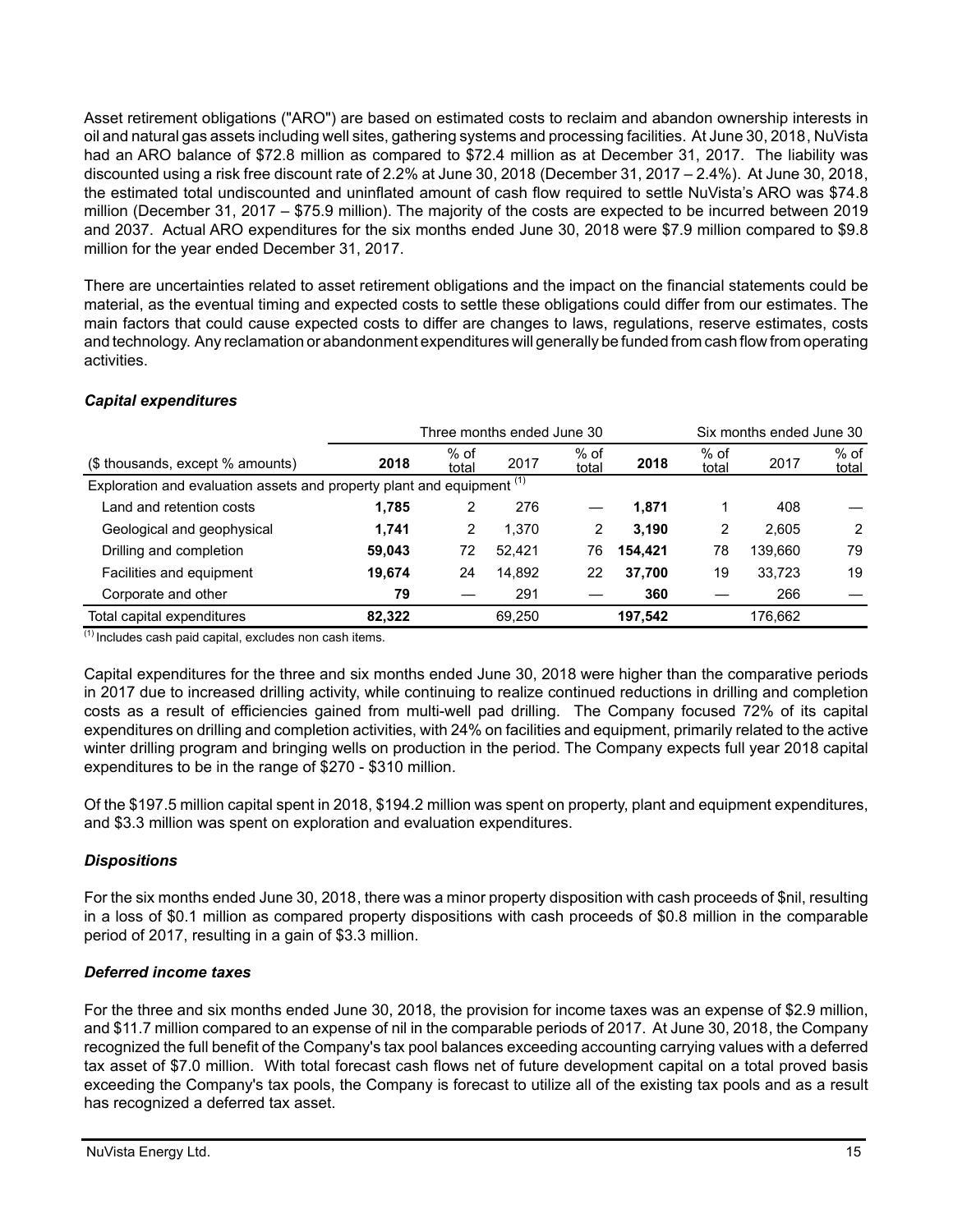# *Elimination of deficit*

At the Company's annual general meeting on May 8, 2018, shareholders approved a resolution to reduce share capital for accounting purposes, without payment of or a reduction to stated or paid-up capital, by the amount of the deficit on December 31, 2017 in the amount of \$462.4 million.

## *Net earnings*

|                                          | Three months ended June 30 |        |        | Six months ended June 30 |
|------------------------------------------|----------------------------|--------|--------|--------------------------|
| (\$ thousands, except per share amounts) | 2018                       | 2017   | 2018   | 2017                     |
| Net earnings                             | 6.322                      | 25.767 | 28.693 | 64.084                   |
| Per share - basic                        | 0.04                       | 0.15   | 0.16   | 0.37                     |
| Per share - diluted                      | 0.04                       | 0.15   | 0.16   | 0.37                     |

The decrease in net earnings for the three and six months ended June 30, 2018 compared to the prior year comparative periods is primarily a result of the increased adjusted funds flow offset by decreased unrealized hedging gains, increased DD&A and the incremental interest on the higher principal balance of the 2023 Notes.

### *Liquidity and capital resources*

### *Long-term debt (credit facility)*

At June 30, 2018, the Company had a \$310 million (December 31, 2017 - \$310 million) extendible revolving term credit facility available from a syndicate of Canadian chartered banks. Borrowing under the credit facility may be made by prime loans, bankers' acceptances and/or US libor advances. These advances bear interest at the bank's prime rate and/or at money market rates plus a borrowing margin. The credit facility is secured by a first floating charge debenture, general assignment of book debts and NuVista's oil and natural gas properties and equipment. The credit facility has a 364-day revolving period and is subject to an annual review by the lenders, at which time a lender can extend the revolving period or can request conversion to a one year term loan. During the revolving period, a review of the maximum borrowing amount occurs semi-annually on October 31 and April 30. During the term period, no principal payments would be required until a year after the revolving period matures on the annual renewal date of April 30, in the event the credit facility is reduced or not renewed. As such, the credit facility is classified as long-term. The credit facility does not contain any financial covenants but NuVista is subject to various industry standard non-financial covenants. Compliance with these covenants is monitored on a regular basis and as at June 30, 2018, NuVista was in compliance with all covenants.

The annual review was completed in April 2018 with no changes to the amount and terms of the credit facility. The next semi-annual review is scheduled for on or before October 31, 2018.

### *Senior unsecured notes*

On March 2, 2018, the Company issued \$220.0 million aggregate principal amount of 6.50% senior unsecured notes due March 2, 2023 ("2023 Notes"). Proceeds net of costs amounted to \$215.1 million. Interest is payable semiannually in arrears. The 2023 Notes are fully and unconditionally guaranteed as to the payment of principal and interest, on a senior unsecured basis by the Company. There are no maintenance or financial covenants.

The 2023 Notes are non-callable by the Company prior to March 2, 2020. At any time on or after March 2, 2020, the Company may redeem all or part of the 2023 Notes at the redemption prices set forth in the table below plus any accrued and unpaid interest: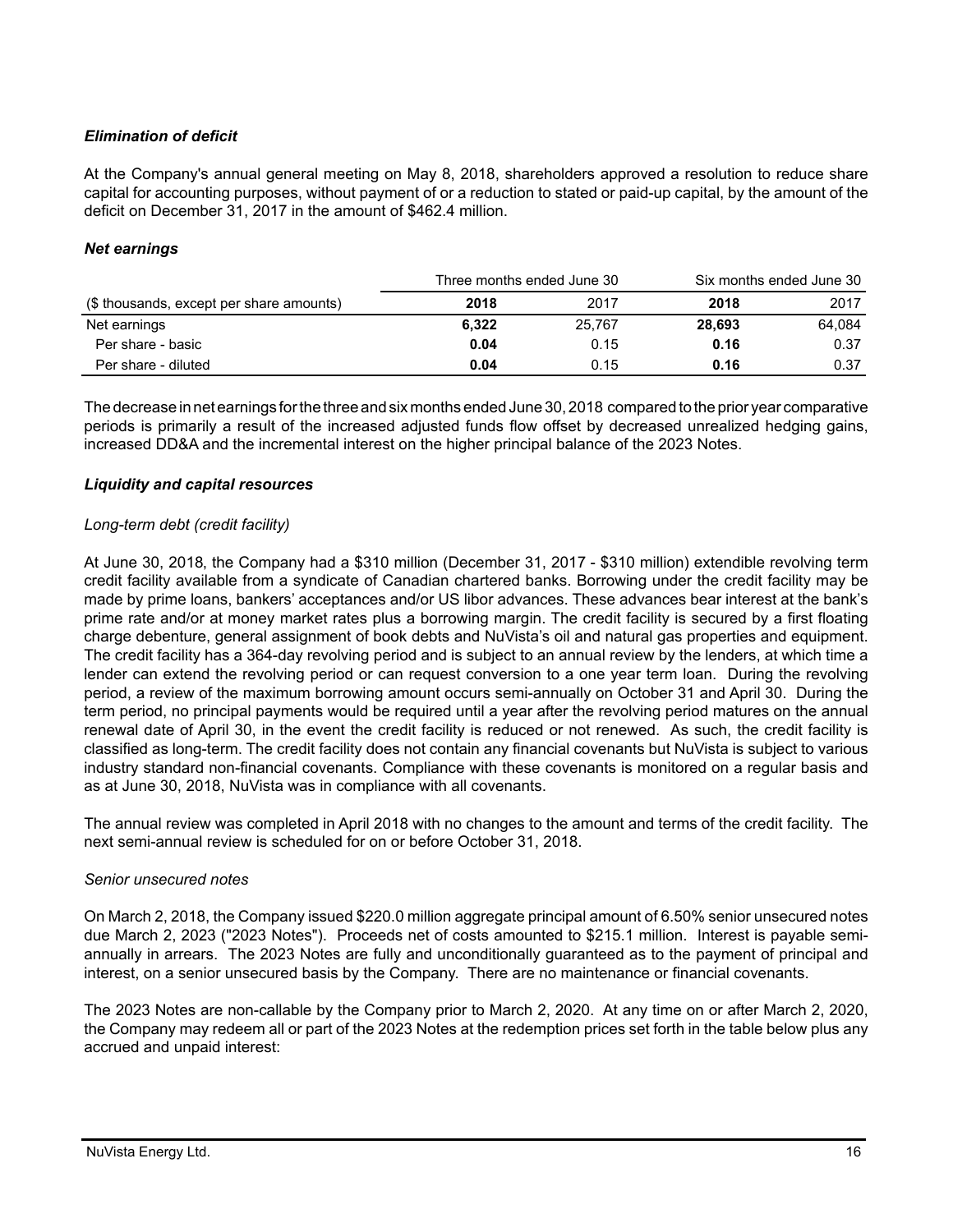| 12 month period ended: | Percentage |
|------------------------|------------|
| March 2, 2021          | 103.250%   |
| March 2, 2022          | 101.625%   |
| March 2, 2023          | 100.000%   |

If a change of control occurs, each holder of the 2023 Notes will have the right to require the Company to purchase all or any part of that holder's 2023 Notes for an amount in cash equal to 101% of the aggregate principal repurchased plus accrued and unpaid interest.

On June 22, 2016, the Company issued \$70.0 million of 9.875% senior unsecured notes ("2021 Notes") with a 5 year term by way of private placement. Proceeds net of discount and costs amounted to \$66.9 million. Interest is payable in equal quarterly installments in arrears. The 2021 Notes are fully and unconditionally guaranteed as to the payment of principal and interest, on a senior unsecured basis by the Company. There are no maintenance financial covenants. On March 2, 2018, part of the proceeds from the 2023 Notes were used to redeem all of the Company's existing 2021 Notes. The full aggregate principal amount of \$70.0 million was redeemed resulting in an agreed redemption call premium of \$6.6 million and \$2.2 million of remaining accretion of the carrying value to face value of the 2021 Notes which is included in year to date interest expense, for a total incremental expense on payout of \$8.8 million.

### *Net debt (2)*

The following is a summary of market capitalization, net debt, and net debt to annualized current quarter adjusted funds flow:

| (\$ thousands)                                                            |           | June 30, 2018 December 31, 2017 |
|---------------------------------------------------------------------------|-----------|---------------------------------|
| Common shares outstanding                                                 | 174,881   | 174,004                         |
| Share price <sup>(1)</sup>                                                | 9.12      | 8.02                            |
| Total market capitalization                                               | 1,594,915 | 1,395,512                       |
| Adjusted working capital deficit <sup>(2)</sup>                           | 39.927    | 2,784                           |
| Senior unsecured notes                                                    | 215,414   | 67,680                          |
| Long-term debt (credit facility)                                          | 13,103    | 125,725                         |
| Net debt $(2)$                                                            | 268,444   | 196,189                         |
| Annualized current quarter adjusted funds flow <sup>(2)</sup>             | 277,888   | 303,728                         |
| Net debt to annualized current quarter adjusted funds flow <sup>(2)</sup> | 1.0       | 0.6                             |

(1) Represents the closing share price on the Toronto Stock Exchange on the last trading day of the period.

(2) Refer to the "Non-GAAP measurements".

As at June 30, 2018, net debt was \$268.4 million, resulting in a net debt to annualized current quarter adjusted funds flow ratio of 1.0x. NuVista's long term strategy is to maintain a net debt to annualized current quarter adjusted funds flow ratio of approximately 1.5x. The actual ratio may fluctuate on a quarterly basis above or below targeted levels due to a number of factors including facility outages, commodity prices and the timing of acquisitions and dispositions. At June 30, 2018, NuVista had an adjusted working capital deficit of \$39.9 million. Adjusted working capital is current assets less current liabilities excluding the current portion of the fair value of the financial derivative assets and liabilities and the current portion of asset retirement obligations. The Company believes it is appropriate to exclude these amounts when assessing financial leverage. At June 30, 2018, NuVista had drawn \$13.1 million on its longterm debt (credit facility) and had outstanding letters of credit of \$5.7 million which reduce the credit available on the credit facility, leaving \$291.2 million of unused credit facility capacity based on the committed credit facility of \$310.0 million.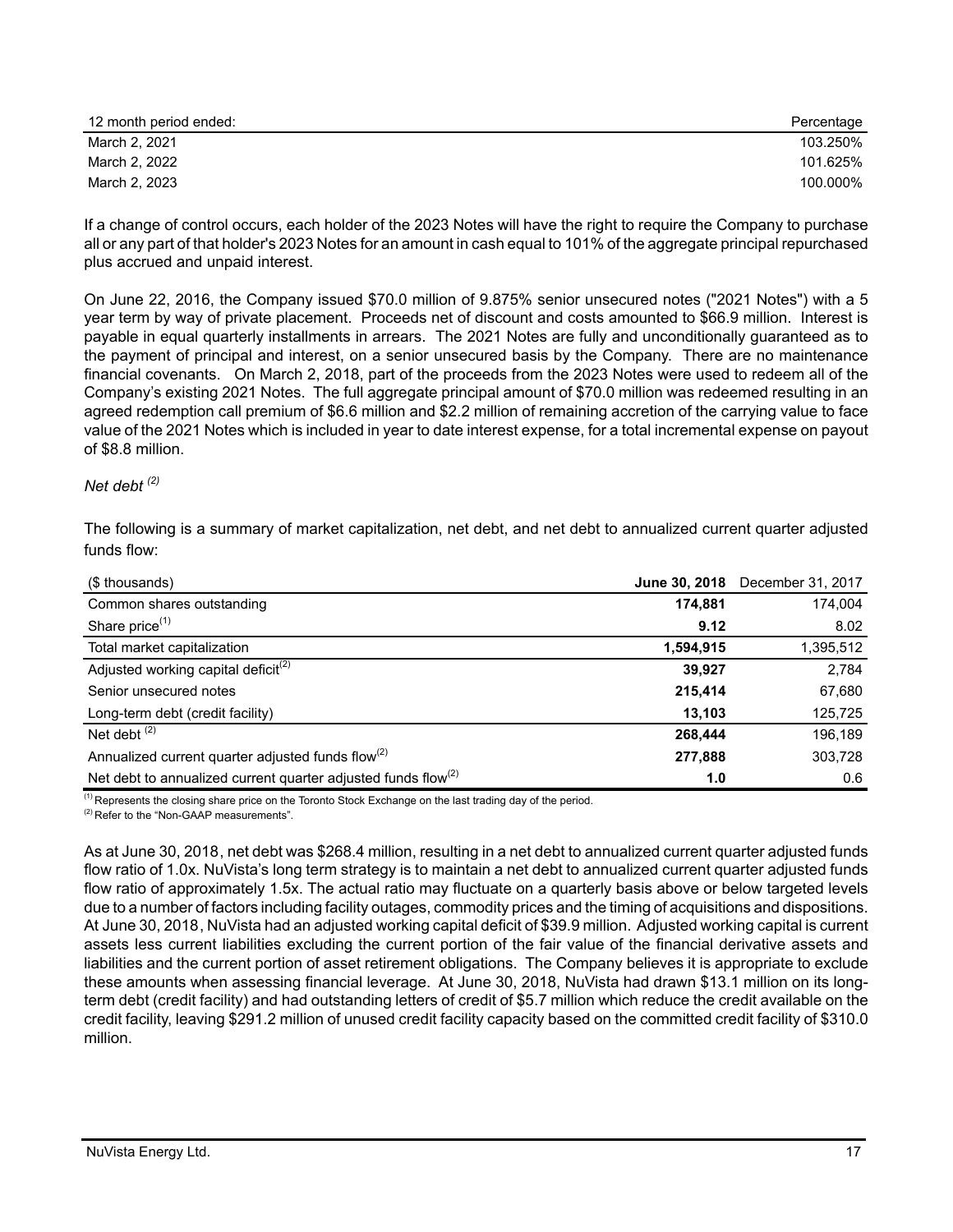NuVista plans to monitor its 2018 business plan and adjust its budgeted capital program of \$270 - \$310 million in the context of commodity prices and net debt levels. NuVista plans to finance its 2018 capital program with adjusted funds flow, proceeds from the senior unsecured note issuance, and the credit facility.

As at June 30, 2018, there were 174.9 million common shares outstanding. In addition, there were 6.2 million stock options with an average exercise price of \$7.65 per option and 0.6 million RSAs and 0.1 million PSAs outstanding.

### *Contractual obligations and commitments*

NuVista enters into contract obligations as part of conducting business. The following is a summary of NuVista's contractual obligations and commitments as at June 30, 2018:

| (\$ thousands)                                  | Total   | 2018   | 2019   | 2020   | 2021    | 2022    | Thereafter |
|-------------------------------------------------|---------|--------|--------|--------|---------|---------|------------|
| Transportation and<br>processing <sup>(1)</sup> | 954.393 | 43.914 | 95.064 | 97.318 | 104.255 | 104.243 | 509,599    |
| Office lease                                    | 13.720  | 907    | 1.814  | 1.826  | 887.⊺   | 1.893   | 5.393      |
| Total commitments                               | 968.113 | 44.821 | 96.878 | 99.144 | 106.142 | 106.136 | 514.992    |

 $\overline{^{(1)}}$  Certain of the transportation and processing commitments are secured by outstanding letters of credit of \$5.3 million at June 30, 2018 (December 31, 2017 - \$12.8 million).

### *Off "balance sheet" arrangements*

NuVista has certain lease arrangements, all of which are reflected in the contractual obligations and commitments table, which were entered into in the normal course of operations. All leases have been treated as operating leases whereby the lease payments are included in operating expenses or general and administrative expenses depending on the nature of the lease.

#### *Quarterly financial information*

The following table highlights NuVista's performance for the eight quarterly reporting periods from Sep 30, 2016 to June 30, 2018:

| (\$ thousands, except)                | 2018          |         | 2017    |         |               | 2016   |        |        |
|---------------------------------------|---------------|---------|---------|---------|---------------|--------|--------|--------|
| per share amounts)                    | <b>Jun 30</b> | Mar 31  | Dec 31  | Sep 30  | <b>Jun 30</b> | Mar 31 | Dec 31 | Sep 30 |
| Production (Boe/d)                    | 36.035        | 36.099  | 37.435  | 29.405  | 25.454        | 26,731 | 24.716 | 24,898 |
| Petroleum and natural gas<br>revenues | 137,131       | 124.756 | 131,009 | 83.100  | 79.401        | 84.236 | 74,538 | 65,155 |
| Net earnings (loss)                   | 6,322         | 22,371  | 34,651  | (4,366) | 25,767        | 38,317 | 1,135  | 2,079  |
| Net earnings (loss)                   |               |         |         |         |               |        |        |        |
| Per basic and diluted share           | 0.04          | 0.13    | 0.20    | (0.03)  | 0.15          | 0.22   | 0.01   | 0.01   |
| Adjusted funds flow                   | 69,472        | 58,732  | 75,932  | 41,526  | 39,318        | 43.254 | 40.697 | 31,237 |
| Per basic and diluted share           | 0.40          | 0.34    | 0.44    | 0.24    | 0.23          | 0.25   | 0.24   | 0.20   |

NuVista's Montney production volumes have been increasing with substantially all of the Company's capital expenditures allocated to Wapiti Montney and successful drilling and production performance in that core area. Production from Wapiti Montney in 2018 is 99% of total production. Total Company production increases since 2016 have more than offset production sold in non core property dispositions. Over the prior eight quarters, quarterly revenue has been in a range of \$65.2 million to \$137.1 million with revenue primarily influenced by production volumes and commodity prices. Net earnings (losses) have been in a range of a net loss of \$4.4 million to net earnings of \$38.3 million with earnings primarily influenced by impairments, gains and losses from disposal of assets, production volumes, commodity prices, realized and unrealized gains and losses on financial derivatives and deferred income taxes.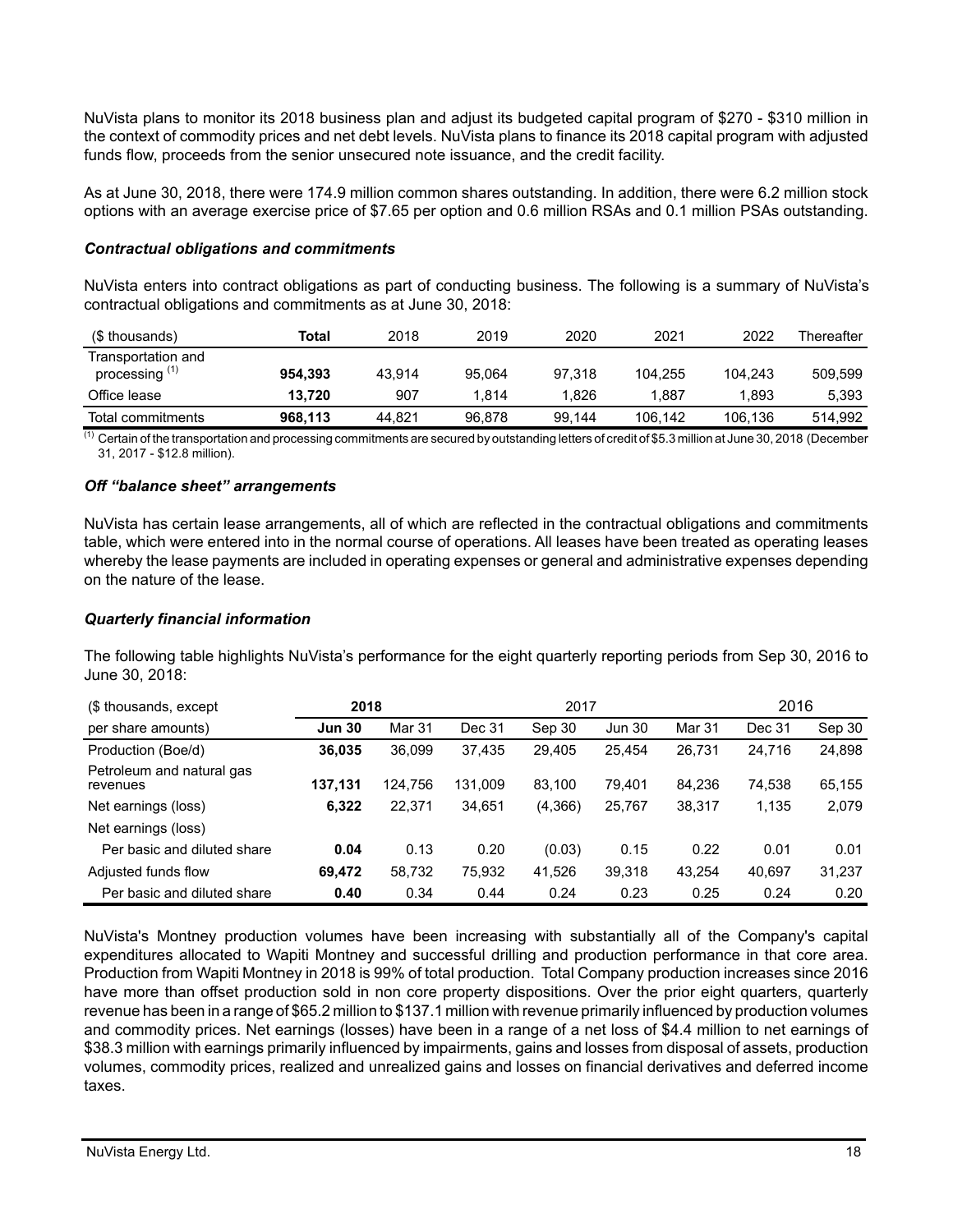# *Critical accounting estimates*

Management is required to make judgments, assumptions and estimates in applying its accounting policies which have significant impact on the financial results of NuVista. The following outline the accounting policies involving the use of estimates that are critical to understanding the financial condition and results of operations of NuVista.

(a) *Oil and natural gas reserves* – Oil and natural gas reserves, as defined by the Canadian Securities Administrators in National Instrument 51-101 with reference to the Canadian Oil and Natural Gas Evaluation Handbook, are those reserves that can be estimated with a high degree of certainty to be recoverable. It is likely that the actual remaining quantities recovered will exceed the estimated reserves.

An independent reserve evaluator using all available geological and reservoir data as well as historical production data has prepared NuVista's oil and natural gas reserve estimates. Estimates are reviewed and revised as appropriate. Revisions occur as a result of changes in prices, costs, fiscal regimes, reservoir performance or a change in NuVista's development plans.

(b) *Depletion, depreciation, amortization and impairment* – Property, plant and equipment is measured at cost less accumulated depletion, depreciation, amortization and impairment losses. The net carrying value of property, plant and equipment and estimated future development costs is depleted using the unit-ofproduction method based on estimated proved and probable reserves. Changes in estimated proved and probable reserves or future development costs have a direct impact in the calculation of depletion expense.

NuVista is required to use judgment when designating the nature of oil and gas activities as exploration and evaluation assets or development and production assets within property, plant and equipment. Exploration and evaluation assets and development and production assets are aggregated into CGUs based on their ability to generate largely independent cash flows. The allocation of NuVista's assets into CGUs requires significant judgment with respect to use of shared infrastructure, existence of active markets for NuVista's products and the way in which management monitors operations.

Exploration and evaluation expenditures relating to activities to explore and evaluate oil and natural gas properties are initially capitalized and include costs associated with the acquisition of licenses, technical services and studies, seismic acquisition, exploration drilling and testing, directly attributable overhead and administration expenses, and costs associated with retiring the assets. Exploration and evaluation assets are carried forward until technical feasibility and commercial viability of extracting a mineral resource is determined. Technical feasibility and commercial viability of extracting a mineral resource is considered to be determined when proved and/or probable reserves are determined to exist. E&E assets are tested for impairment when facts and circumstances suggest that the carrying amount of E&E assets may exceed their recoverable amount, by comparing the relevant costs to the fair value of CGUs, aggregated at the segment level. The determination of the fair value of CGUs requires the use of assumptions and estimates including quantities of recoverable reserves, production quantities, future commodity prices and development and operating costs. Changes in any of these assumptions, such as a downward revision in reserves, decrease in commodity prices or increase in costs, could impact the fair value.

NuVista assesses property, plant and equipment for impairment whenever events or changes in circumstances indicate that the carrying value of an asset or group of assets may not be recoverable. If any such indication of impairment exists, NuVista performs an impairment test related to the specific CGU. The determination of fair value of CGUs requires the use of assumptions and estimates including quantities of recoverable reserves, production quantities, future commodity prices and development and operating costs. Changes in any of these assumptions, such as a downward revision in reserves, decrease in commodity prices or increase in costs, could impact the fair value.

(c) *Asset retirement obligations* – The asset retirement obligations are estimated based on existing laws, contracts or other policies. The fair value of the obligation is based on estimated future costs for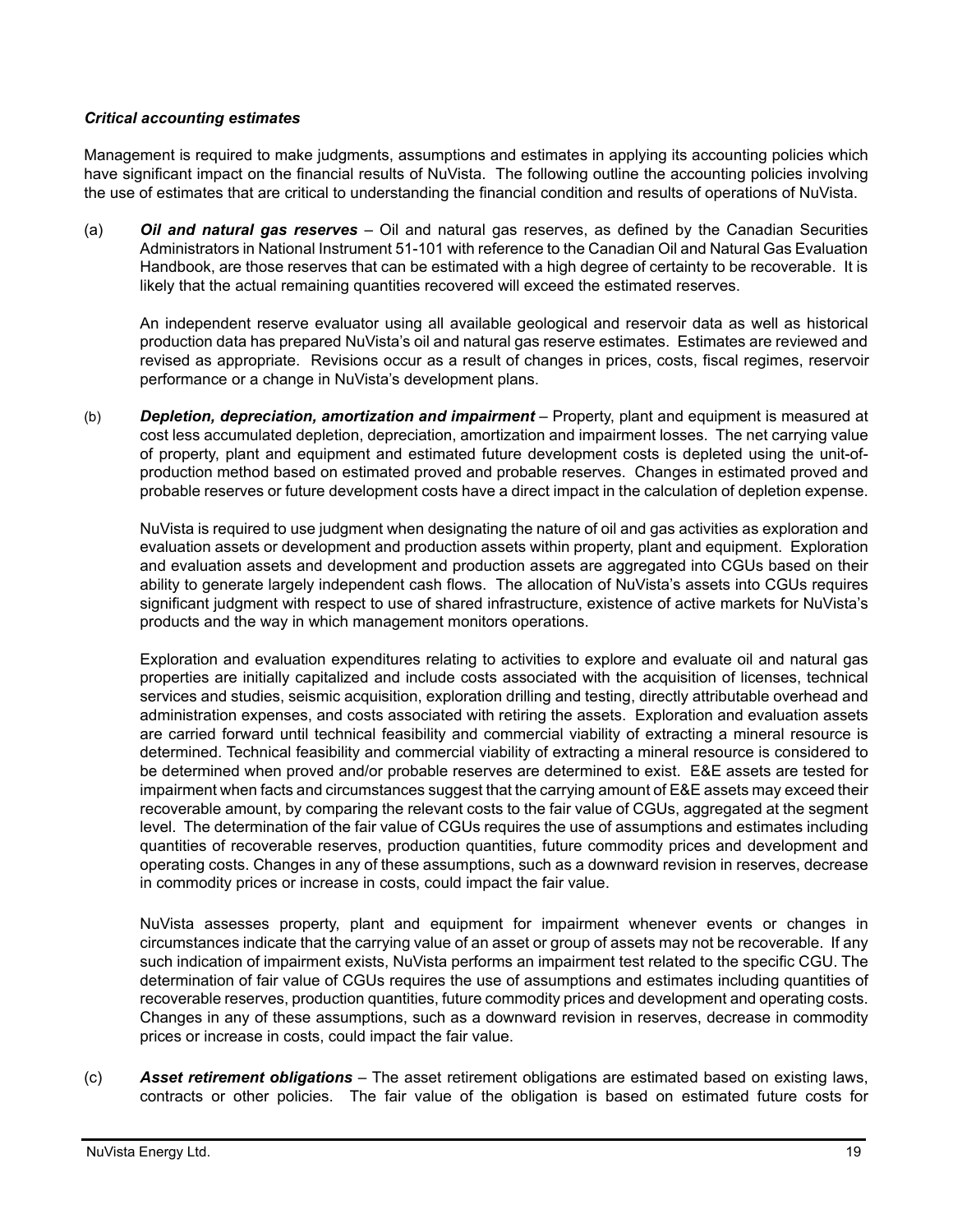abandonments and reclamations discounted at a risk free rate. The costs are included in property, plant and equipment and amortized over its useful life. The liability is adjusted each reporting period to reflect the passage of time, with the accretion expense charged to net earnings, and for revisions to the estimated future cash flows. By their nature, these estimates are subject to measurement uncertainty and the impact on the financial statements could be material.

(d) *Income taxes* – The determination of income and other tax liabilities requires interpretation of complex laws and regulations often involving multiple jurisdictions. All tax filings are subject to audit and potential reassessment after the lapse of considerable time. Accordingly, the actual income tax asset may differ significantly from that estimated and recorded.

### *Update on financial reporting matters*

### *Adopted new accounting standards*

### *Revenue recognition*

NuVista adopted IFRS 15 - Revenue from Contracts with Customers with a date of initial application of January 1, 2018. IFRS 15 specifies how and when an IFRS reporter will recognize revenue as well as requiring enhanced disclosures about revenue. IFRS 15 provides a single, principles-based five-step model to be applied to all contracts with customers. The standard requires an entity to recognize revenue to reflect the transfer of goods and services for the amount it expects to receive, when control is transferred to the purchaser.

NuVista's management reviewed its revenue streams and major contracts with customers and concluded that there were no material changes to its net income or in the timing of when revenue is recognized. As a result, no adjustments were required in the January 1, 2018 opening statement of financial position. The additional disclosures required by IFRS 15 are provided in Note 12 of the condensed interim financial statements.

NuVista's petroleum and natural gas revenue from the sale of natural gas, condensate, and NGLs are based on the consideration specified in contracts with customers. NuVista recognizes revenue when it transfers control of the product to the customer. This is generally at the point in time when the customer obtains legal title to the product which is when it is physically transferred to the pipeline or other transportation method agreed upon and collection is reasonably assured. The amount of revenue recognized is based on the consideration specified in the contract. As a result of various marketing arrangements, NuVista will give up title to their commodity to a third party marketing company who will deliver the product to the end customer using NuVista's pipeline capacity. This revenue is shown separate as transportation revenue. NuVista evaluates its arrangements with third parties and partners to determine if NuVista is acting as the principal or as an agent. NuVista is considered the principal in a transaction when it has primary responsibility for the transaction. If NuVista acts in the capacity of an agent rather than as a principal in a transaction, then the revenue is recognized on a net basis, only reflecting the fee, if any, realized by NuVista from the transaction. The transaction price for variable price contracts is based on a representative commodity price index, and may be adjusted for quality, location, delivery method, or other factors depending on the agreed upon terms of the contract. The amount of revenue recorded can vary depending on the grade, quality and quantities of natural gas, condensate or NGLs transferred to customers. Market conditions, which impact NuVista's ability to negotiate certain components of the transaction price, can also cause the amount of revenue recorded to fluctuate from period to period. Tariffs, tolls and fees charged to other entities for use of pipelines and facilities owned by NuVista are evaluated by management to determine if these originate from contracts with customers or from incidental or collaborative arrangements. Tariffs, tolls and fees charged to other entities that are from contracts with customers are recognized in revenue when the related services are provided.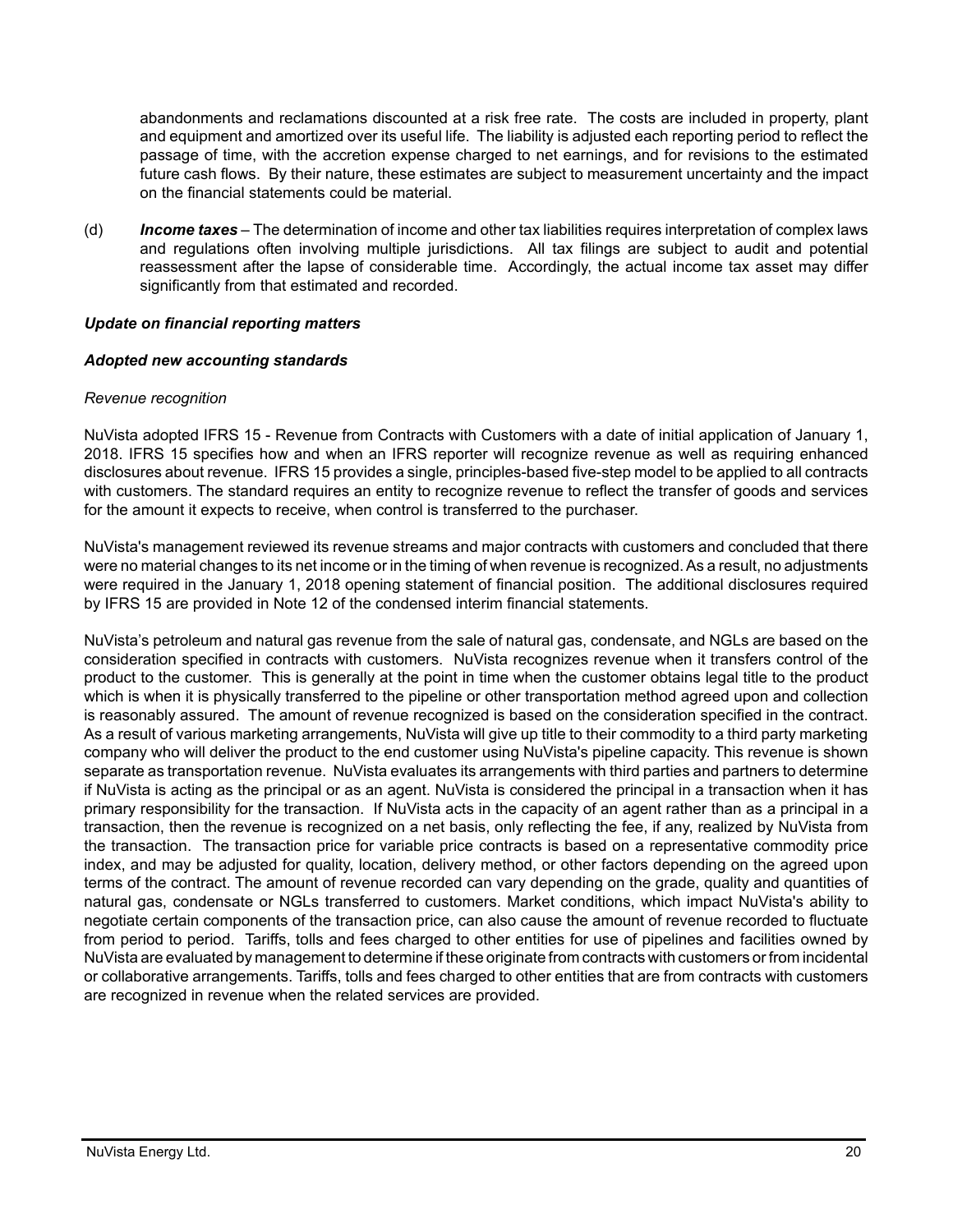# *Financial instruments*

NuVista adopted IFRS 9 - Financial Instruments, on January 1, 2018 using the retrospective method. The adoption of this standard did not result in a change in the recognition or measurement of any of the Company's financial instruments on transition. IFRS 9 contains three principal classification categories for financial assets: measured at amortized cost, fair value through other comprehensive income ("FVOCI"); or fair value through profit or loss ("FVTPL"). Under IFRS 9, where the fair value option is applied to financial liabilities, any change in fair value resulting from an entity's own credit risk is recorded through other comprehensive income or loss rather than net income or loss. The classification of financial assets under IFRS 9 is generally based on the business model in which a financial asset is managed and its contractual cash flow characteristics. A financial asset is subsequently measured at amortized cost if it meets both of the following conditions: a) the asset is held with a business model whose objective is to hold assets to collect contractual cash flows; and b) the contractual terms of the financial assets give rise to cash flows on specified dates that are solely payments of principal and interest on principal amounts outstanding. Financial assets that meet criteria (b) above that are held within a business model whose objective is achieved by both collecting contractual cash flows and selling financial assets is subsequently measured at FVOCI. All other financial assets are subsequently measured at FVTPL. There was no change to the measurement categories of financial liabilities. IFRS 9 eliminates the previous IAS 39 categories of held to maturity, loans and receivables and available for sale. The new standard also introduces an expected credit loss model for evaluating impairment of financial assets, which results in credit losses being recognized earlier than under IAS 39. In addition, IFRS 9 provides a hedge accounting model that is more in line with risk management activities. The Company currently does not apply hedge accounting to its derivative contracts. Accounts receivable and prepaid expenses continue to be measured at amortized cost and are now classified as "amortized cost". There was no change to the Company's classification of accounts payable and accrued liabilities or long term debt and senior unsecured notes which are classified as "other financial liabilities" and are measured at amortized cost.

# *Future accounting changes*

In January 2016, the IASB issued IFRS 16 "Leases" which replaces IAS 17 "Leases". For lessees applying IFRS 16, a single recognition and measurement model for leases would apply, with required recognition of assets and liabilities for most leases. The standard will come into effect for annual periods beginning on or after January 1, 2019, with earlier adoption permitted if the entity is also applying for IFRS 15 "Revenue from Contracts with Customers". IFRS 16 will be applied by NuVista on January 1, 2019 and the Company is currently in the process of reviewing and analyzing contracts that fall into the scope of the new standard. The extent of the impact of the adoption of the standard has not yet been determined.

# *Update on regulatory matters*

# *Environmental*

In the fourth quarter of 2015, the provincial government of Alberta released its Climate Leadership Plan which will impact all consumers and businesses that contribute to carbon emissions in Alberta. This plan includes imposing carbon pricing that is applied across all sectors, starting at \$20 per tonne on January 1, 2017 and moving to \$30 per tonne on January 1, 2018, the phase-out of coal-fired power generation by 2030, a cap on oil sands emissions production of 100 megatonnes, and a 45 per cent reduction in methane emissions by the oil and gas sector by 2025. NuVista does not expect the Climate Leadership Plan to have a material impact on the cost of operating its properties.

The oil and natural gas industry is currently subject to environmental regulations pursuant to a variety of federal, provincial, and local laws and regulation. Environmental legislation provides for, among other things, restrictions and prohibitions on emissions, releases or spills of various substances produced in association with oil and natural gas operations. Compliance with such legislation can require significant expenditures and a breach may result in the imposition of fines and penalties, some of which may be material. Environmental legislation is evolving in a manner expected to result in stricter standards and enforcement, as well as larger fines and environmental liability. No assurance can be given that the application of environmental laws to the business and operations of NuVista will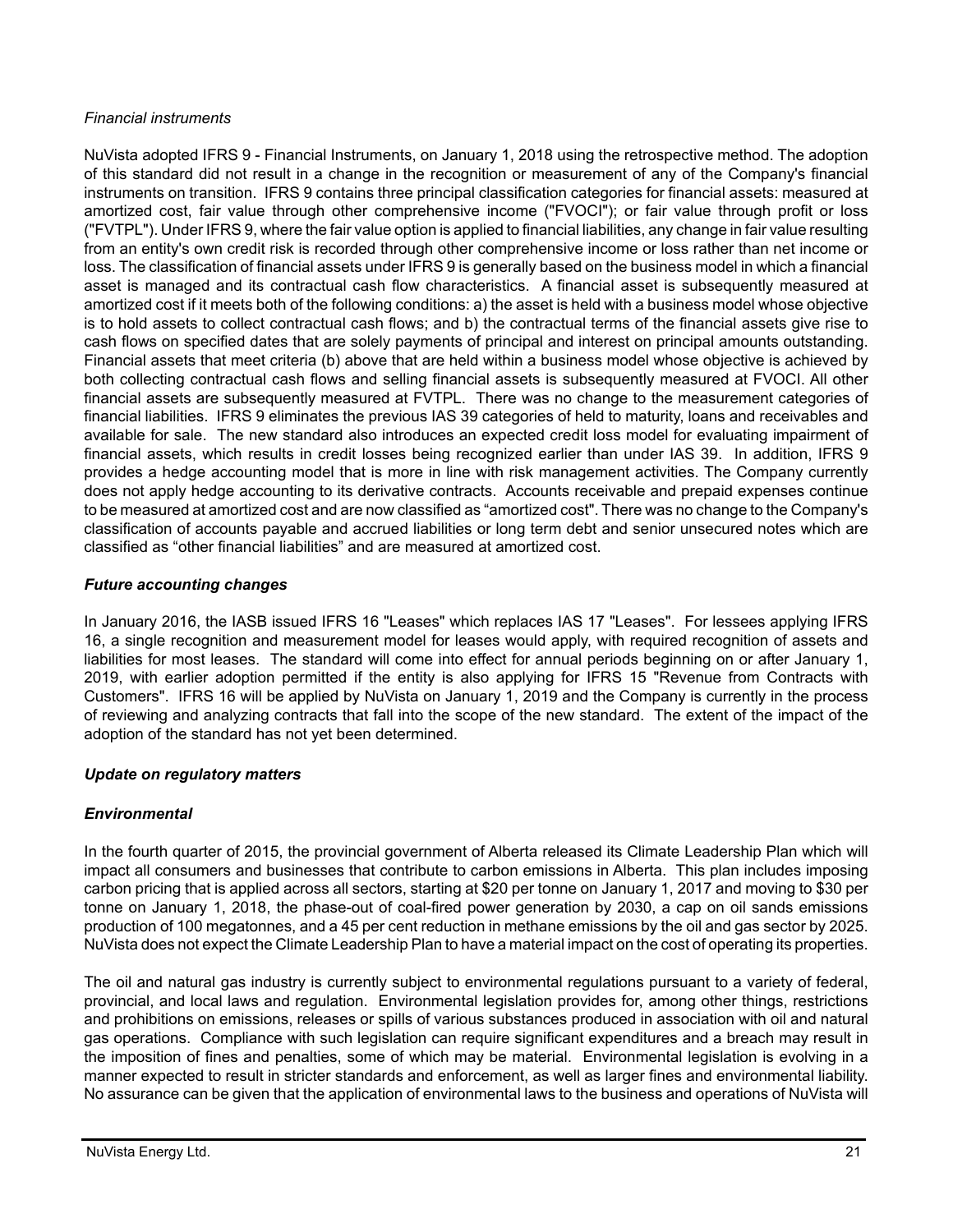not result in a limitation of production or a material increase in the costs of operating, development, or exploration activities or otherwise adversely affect NuVista's financial condition, results of operations, or prospects.

NuVista utilizes monitoring and reporting programs, as well as inspections and audits for environmental, health, and safety performance that are designed to provide assurance that environmental and regulatory standards are met. In the event of unknown or unforeseeable environmental impacts arising from its operations, NuVista may be subject to remedial and litigation costs. Contingency plans are in place for a timely response to environmental events and for the utilization of remediation/reclamation strategies to restore the environment in the event of such impacts.

Given the evolving nature of climate change discussion, the regulation of emissions of greenhouse gases ("GHGs") and potential federal and provincial GHG commitments, NuVista is unable to predict the impact on its operations and financial condition at this time. It is possible that NuVista could face increases in operating and capital costs in order to comply with augmented greenhouse gas emissions legislation.

Further information regarding environmental and climate change regulations and current provincial royalty and incentive programs are contained in our Annual Information Form under the Industry Conditions section for the year ended December 31, 2017.

### *Disclosure controls and internal controls over financial reporting*

NuVista's President and Chief Executive Officer ("CEO") and Vice President, Finance and Chief Financial Officer ("CFO") are responsible for establishing and maintaining disclosure controls and procedures and internal controls over financial reporting as defined in National Instrument 52-109. NuVista's CEO and CFO have designed disclosure controls and procedures, or caused them to be designed under their supervision, to provide reasonable assurance that information required to be disclosed by NuVista in its filings or other reports filed or submitted by it under securities legislation is recorded, processed, summarized and reported within the time periods specified in the securities legislation and is accumulated and communicated to NuVista's management, including its certifying officers, as appropriate to allow timely decisions regarding required disclosure. The CEO and CFO have concluded, based on their evaluation as of the end of the period covered by the interim filings that the Company's disclosure controls and procedures are effective.

The CEO and CFO have also designed internal controls over financial reporting, or caused them to be designed under their supervision, to provide reasonable assurance regarding the reliability of NuVista's financial reporting and the preparation of financial statements for external purposes in accordance with GAAP and includes those policies and procedures that:

(a) pertain to the maintenance of records that in reasonable detail accurately and fairly reflect the transactions and dispositions of the assets of NuVista;

(b) are designed to provide reasonable assurance that transactions are recorded as necessary to permit preparation of the financial statements in accordance with GAAP, and that receipts and expenditures of NuVista are being made only in accordance with authorizations of management and directors of NuVista; and

(c) are designed to provide reasonable assurance regarding prevention or timely detection of unauthorized acquisition, use or disposition of NuVista's assets that could have a material effect on the annual financial statements.

NuVista has designed its internal controls over financial reporting based on the Committee of Sponsoring Organizations of the Treadway Commission (2013). During the three months ended June 30, 2018, there have been no changes to NuVista's internal controls over financial reporting that have materially or are reasonably likely to materially affect the internal controls over financial reporting; the CEO and CFO have concluded that the internal controls over financial reporting are effective.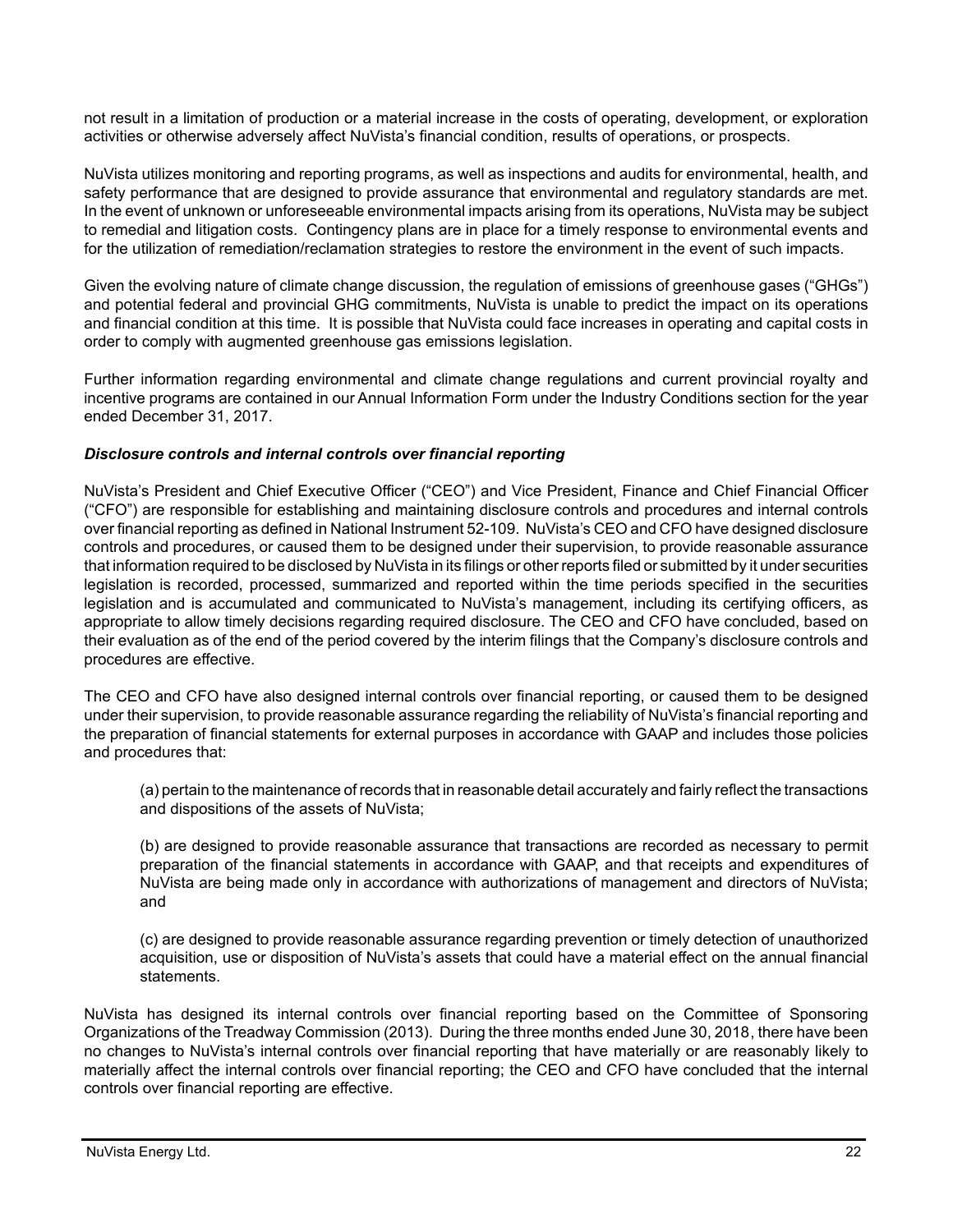Because of their inherent limitations, disclosure controls and procedures and internal control over financial reporting may not prevent or detect misstatements, error or fraud. Control systems, no matter how well conceived or operated, can provide only reasonable, not absolute assurance, that the objectives of the control system are met.

## *Assessment of business risks*

The following are the primary risks associated with the business of NuVista. Most of these risks are similar to those affecting others in the conventional oil and natural gas sector. NuVista's financial position and results of operations are directly impacted by these factors:

- Operational risk associated with the production of oil and natural gas;
- Operational risk associated with third party facility outages and downtime;
- Reserves risk with respect to the quantity and quality of recoverable reserves;
- Commodity risk as crude oil and natural gas prices and differentials fluctuate due to market forces;
- Financial risk such as volatility of the Cdn/US dollar exchange rate, interest rates and debt service obligations;
- Risk associated with the re-negotiation of NuVista's credit facility and the continued participation of NuVista's lenders;
- Market risk relating to the availability of transportation systems to move the product to market;
- Environmental and safety risk associated with well operations and production facilities;
- Changing government regulations relating to royalty legislation, income tax laws, incentive programs, operating practices, fracturing regulations and environmental protection relating to the oil and natural gas industry; and
- Labour risks related to availability, productivity and retention of qualified personnel.

NuVista seeks to mitigate these risks by:

- Acquiring properties with established production trends to reduce technical uncertainty as well as undeveloped land with development potential;
- Maintaining a low cost structure to maximize product netbacks and reduce impact of commodity price cycles;
- Diversifying properties to mitigate individual property and well risk;
- Maintaining product mix to balance exposure to commodity prices;
- Conducting rigorous reviews of all property acquisitions;
- Monitoring pricing trends and developing a mix of contractual arrangements for the marketing of products with creditworthy counterparties;
- Maintaining a price risk management program to manage commodity prices and foreign exchange currency rates risk and transacting with creditworthy counterparties;
- Ensuring strong third-party operators for non-operated properties;
- Adhering to NuVista's safety program and keeping abreast of current operating best practices;
- Keeping informed of proposed changes in regulations and laws to properly respond to and plan for the effects that these changes may have on our operations;
- Carrying industry standard insurance to cover losses;
- Establishing and maintaining adequate cash resources to fund future abandonment and site restoration costs;
- Closely monitoring commodity prices and capital programs to manage financial leverage; and
- Monitoring the bank and equity markets to understand how changes in the capital market may impact NuVista's business plan.

Information regarding risk factors associated with the business of NuVista and how NuVista seeks to mitigate these risks are contained in our Annual Information Form under the Risk Factors Section for the year ended December 31, 2017.